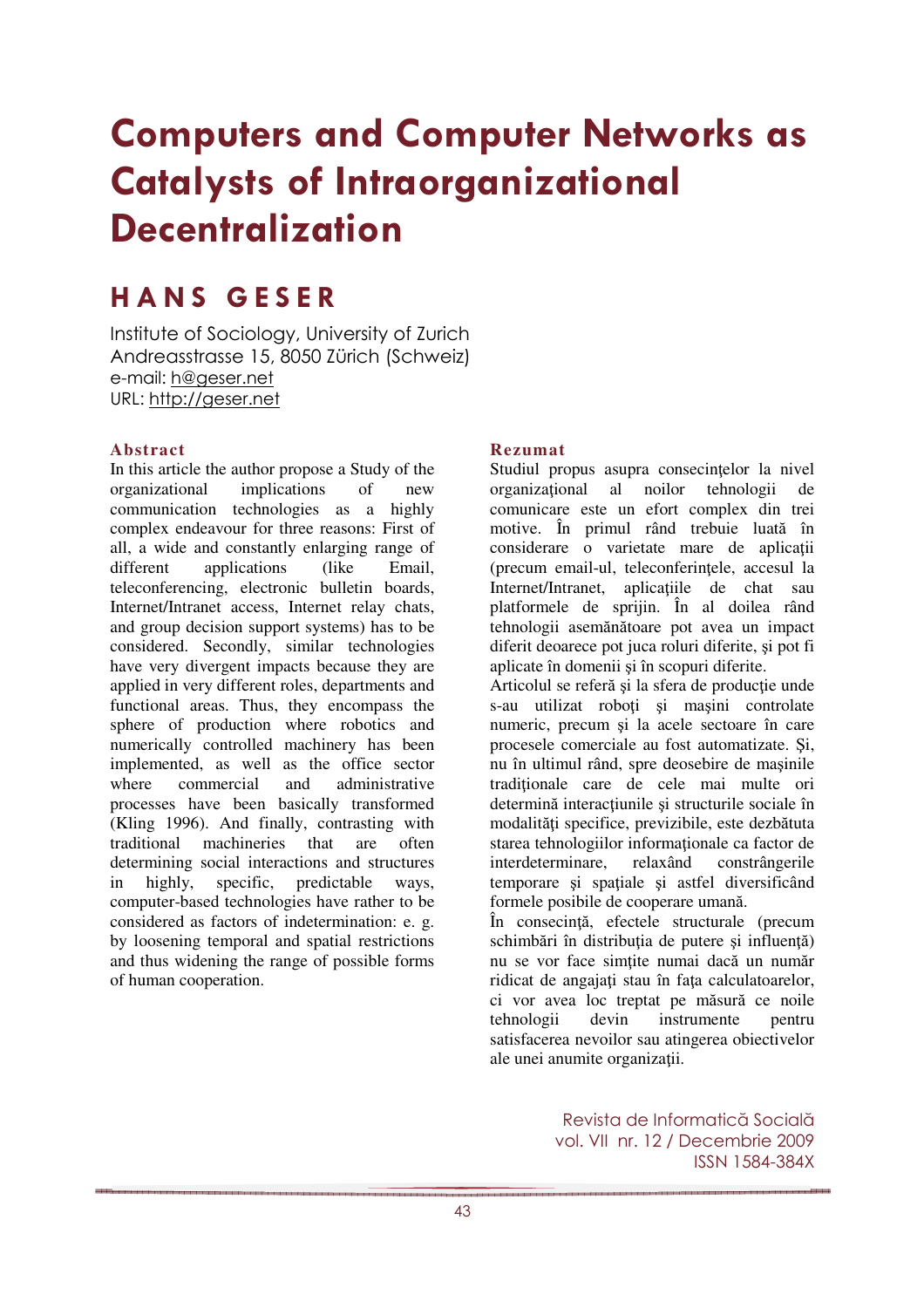### 1. Introduction

Studying the organizational implications of new communication technologies is a highly complex endeavour for three reasons:

- 1) A wide and constantly enlarging range of different applications (like Email, teleconferencing, electronic bulletin boards, Internet/Intranet access, Internet relay chats, and group decision support systems) has to be considered.
- 2) Similar technologies have very divergent impacts because they are applied in very different roles, departments and functional areas. Thus, they encompass the sphere of production where robotics and numerically controlled machinery has been implemented, as well as the office sector where commercial and administrative processes have been basically transformed (Kling 1996).
- 3) Contrasting with traditional machineries that are often *determining* social interactions and structures in highly, specific, predictable ways, computer-based technologies have rather to be considered as factors of *indetermination*: e. g. by loosening temporal and spatial restrictions and thus widening the range of possible forms of human cooperation.

Contrasting with mere "terminals" of mainframe computers as they existed in the seventies, personal computers are highly polyvalent tools potentially able to accomplish an unlimited variety of different tasks with an even larger variety of alternative procedures. When computers are internetted, the spectrum of options widens again immensely, because users get access to external information sources and can interact and cooperate in any possible ways.

Several studies support the contention that the implementation of IT-technologies is a conflictive ("micropolitical") process shaped by various individuals and groups that try to maximize their own preferences and goals (Newman and Noble 1990; Bloomfield and Daniel 1995; Sabherwal and King 1992).

Some authors see these antecedent organizational structures as the main or even sole determinants: so that the results of IT implementation processes are predetermined by the formal power structure existing at the time of inception (Franz and Robey 1986; Ang and Cummings 1997; Tractinsky and Jarvenpaa 1995). Others give more room to technological factors and unpredictable contingencies by maintaining that IT-implementations set into motion various adaptation processes from which new cooperation patterns and even power structures may finally emerge (Lee 1991; Tan et. al. 1995; William and Wilson 1997).

Rob Kling agrees with Bullen and Bennett (1990) that in contrast to classical machinery, installing computer hardware is not sufficient for making the technology running and reaping its fruits. Instead, long processes of software development (and learning how to use programs effectively) are necessary for exploiting the potentials of stand alone computers (Kling and Iacono, 1989), and even more encompassing processes of reorganization are indispensable for maximizing the returns of Intranets, Extranets, groupware programs and other systems of multilateral communication.

As a consequence, it is not to be expected that structural effects (like shifts in the distribution of power and influence) will actualize as soon as larger number of employees sit behind the computer. Instead, they may slowly become reality to the degree that managers and workers discover how the new technologies can be instrumentalized for fulfilling their needs and furthering the goals of their particular organization.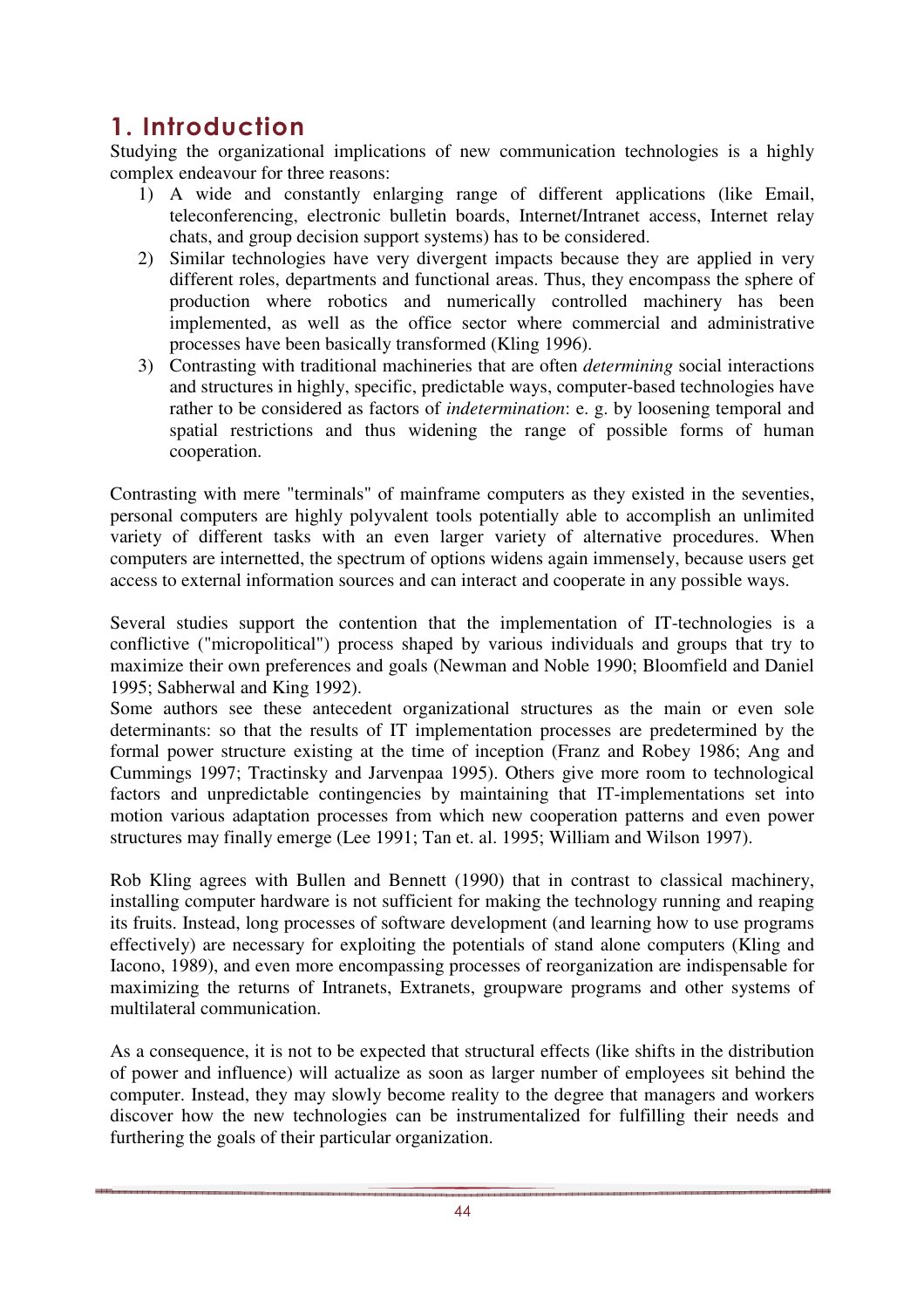# 2. The issue of (de-)centralization

In the sphere of conventional industrial technology, it is evident that many centralizing effects stem from the basic fact that management controls its implementation. Thus, especially Neomarxist authors like Braverman (1974) have stressed that material technology functions as a medium for perfectionizing interclass domination, because capitalists can control worker behavior by developing and applying machineries that predetermine the bodily movement, the pace of work as well as the patterns of interpersonal cooperation.

It is argued that in the same way, management also controls the implementation of computer technologies by deciding about the hardware to be bought and the software to be implemented.

As in the classical epochs of industrialization, private enterprises have been the major innovators: by investing into huge new computerized technologies that have affected the single work roles and work teams as well as the functioning of larger organizational and interorganizational structures.

Consequently, it is the *work place* where individuals are most deeply affected by the new computer technologies, so that their roles and behavioral patterns have often been fundamentally transformed:

*".....computerization has touched more people more visibly in their work than in any other kind of setting -- home, schools, churches, banking, and so on. Work places are good places to examine how the dreams and dilemmas of computerization really work out for large numbers of people under an immense variety of social and technical conditions." (Kling 1996)* 

By increasing the visibility and measurability of individual performances, many of these applications evidently increase the range of centralized human control:

*"IT increases the visibility of individual performance, both to superiors and to peers. Performance monitoring devices built into IT systems include measuring: the number of key strokes per minute in word processing, the number of calls answered per day by operators in call centres, throughput in manufacturing industry, number of lines of code*  written by computer programmers, number of inquiries answered by customer *assistance personnel, sales, etc." (Martin 2002).* 

Countering the optimistic visions of electronic democratization with a Neomarxist perspective, Rob Kling maintains that office automation follows the same logic of interclass domination as the classical industrial mechanization:

*"Our principal point is that the lessons of the factory are the guiding principles of office automation. In large offices, clerical work has already been transformed into factorylike production systems. The latest technology -- office automation -- is simply being used to consolidate and further a well-established trend. For most clerical workers, this spells an intensification of factory discipline. For many professionals and managers, it signals a gradual loss of autonomy, task fragmentation and closer supervision - courtesy of computerized monitoring." (Kling 1996)*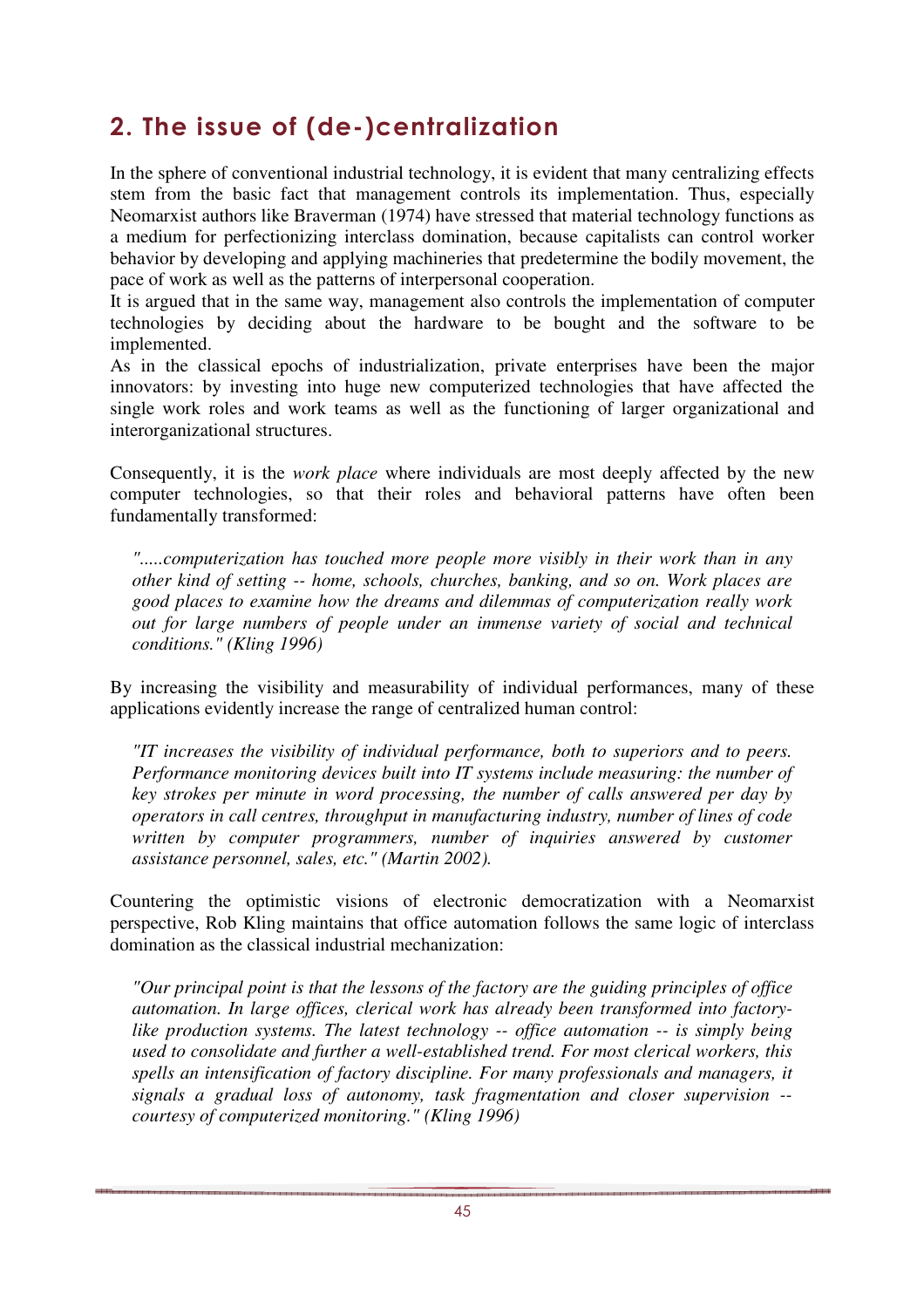In a similar vein, Wresch argues that centralizing effects dominate because managers have the power of specifying the ways the new technologies are implemented: e. g. by choosing the type of network administration software to be used. In accordance with their basic control interests, they tend to use it for installing a perfectionized "panopticon": a device of surveillance that allows them to track remotely all movements and activities of their employees (Wresch 1996).

However, it is doubtful whether similar centralization effects can be achieved as in the case of classical machinery, because information and communication technologies are so polyvalent that they lend themselves also to highly informalized and even "subversive" uses.

*First of all,* even stand-alone computers may empower individuals in many different ways: by extending their range for competent individual actions and decisions, even when their level of formal qualification is quite low.

*"IT facilitates decentralising responsibility to lower levels in the organisation, both within management and amongst employees. Middle managers may be given greater autonomy and responsibility when supported by decision support and expert systems. Skilled machinists may be given more discretion with machine tools that provide greater scope for flexible working than traditional machining centres, with their time consuming set up arrangements. Telephone operators in call centres may give advice to callers based on information available on line, instead of routing calls to specialist staff. Travel shop assistants may offer meaningful advice to holidaymakers, based on information accessed via corporate systems." (Martin 2002).* 

*Secondly*, the installation of computer networks goes along with many risks because they provide a multitude of additional communication channels that make more unpredictable who communicates with whom about what - and therefore also: who is in possession of what kind of information at a specific point of time. To make such specifics predictable and controllable would be equivalent of closing the system down. A fortiori, opening the access to the Internet amplifies the spectrum of possible usage patterns: e. g. by facilitating the rapid switching between intra- and extraorganizational roles.  $(Geser 2002)^1$ 

All these potentials can only be exploited to the degree that no codified rules and no centralized controls predetermine who has to use the computer at moment in what precise way: so that employees are free to choose optimal procedures in the light of given goals, needs, and circumstances. As a consequence, it becomes more difficult to prescribe exact procedures and to base work coordination on behavioral control. Instead, management has to shift to output control: by assessing only work results, regardless of the way by which they have been achieved Baloh/Trkman 2003). This again implies that the main motivation of employees is to solve tasks and to reach goals, not to conform to bureaucratic norms and procedures.<sup>2</sup> (Baloh/Trkman 2003)

More than that: a certain degree of ex ante decentralization and informality may even be necessary for effective IT exploitation: an environment where employees have enough

<sup>-</sup><sup>1</sup> Given this pervasiveness and flexibility, it is evident that computer technologies are used for a wide range of purposes far transcending narrow work concerns and purely economic goals. Thus, a 1998 survey has shown that employees spend only 75% of their online hours in work related activities, while the remaining time was dedicated to news and entertainment searches and other private concerns. (Preciado 1998).

 $2^2$  For instance: controlling the observation of "office hours" becomes pointless when computers allow continuing working at home or on travel.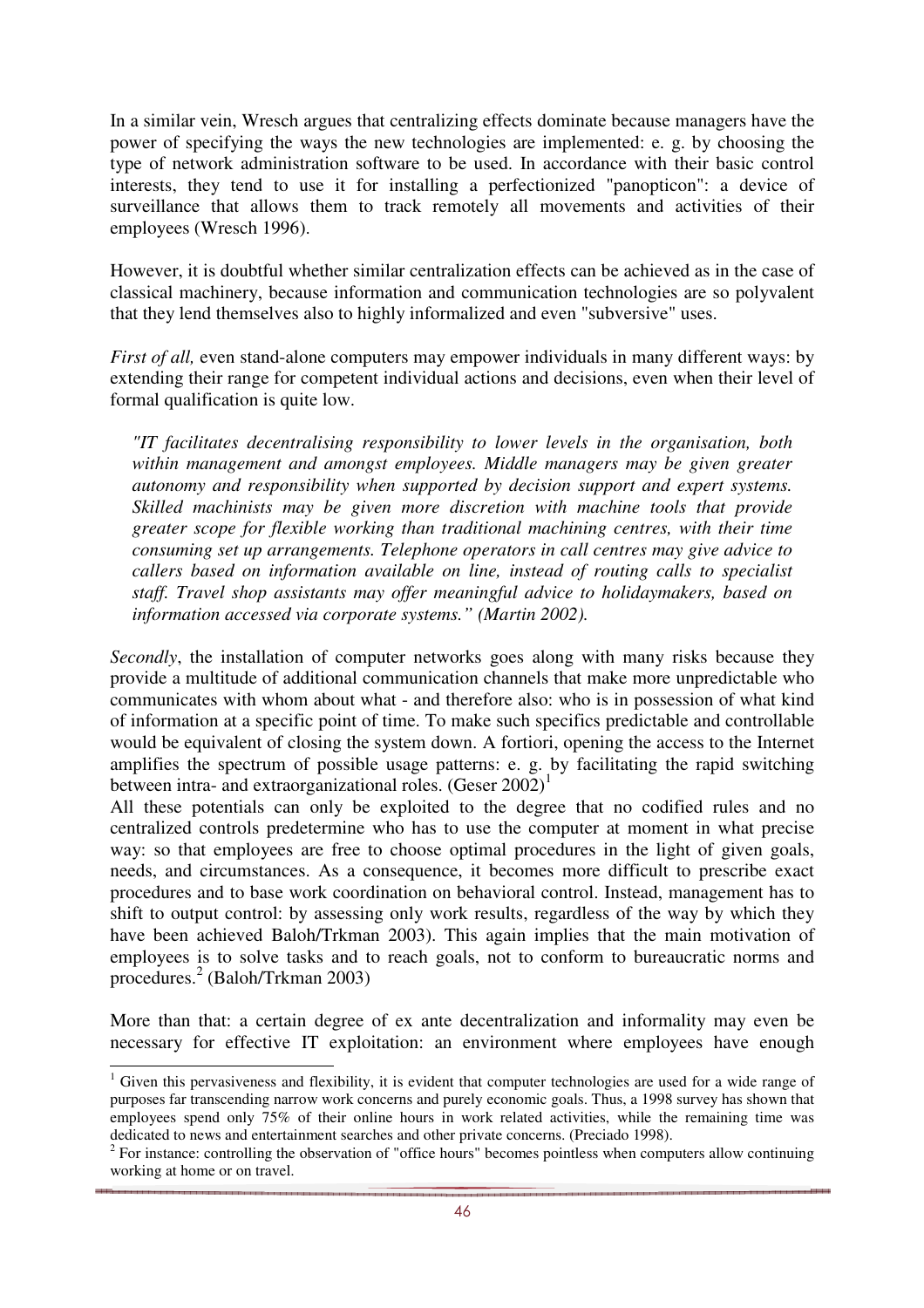autonomy and leeway to learn on the job, and to try out many risky things without pressure to be effective and without fear of sanctions.

All these arguments accord with the finding of Hitt and Brynjolfsson 1997 that high levels of IT investment and IT use were related to work system with decentralized authority.

Among the earliest proponents of this optimistic view, Lee Sproull and Sara Kiesler (1991) asserted that computer-mediated communication promotes more equalized power structures by allowing peripheral employees to circumvent hierarchical barriers and to participate more actively in the processes of intraorganizational communication. Additional equalization effects may stem from the fact that receivers are often not informed about the sender's status characteristics (gender, education or formal position).

Similarly, Jasperson argues that

-

*"….while IT does not bring about change in formal authority structures, it can be used by the less powerful to increase their visibility and enhance informal bases of power such as expertise and network centrality*." *(Jasperson 2002)* 

Eric Lee has found that such empowerment of lower levels takes place for different reasons in various parts of the organizations. In the administrative sector, it is mainly stemming from increased centrality in communication networks, while in the technical sector; it is predominantly associated with increased resource provision (Lee 1991).

On a most general level, computer mediated communication (CMC) reduces the role of hierarchical structures because it increases the capacity of horizontal interaction networks to exchange information, to coordinate work processes and to reach various decisions (Bishop/ Levine 1999). In particular, CMC has the advantage that such processes can be started informally by anybody without much costs and efforts, so that the initiating or catalyzing function of formal authorities may be reduced. (Bishop/Levine 1999)

Given their capacity to support any kind of decentralized communication, *Intranets* have an intrinsic capacity to facilitate the emergence of grassroot Networks of workers and to promote processes of widespread horizontal coordination and collectivization (Levine 1999). While almost unknown in 1993, Intranets expanded in following years so quickly that in 1996, 64% of the Fortune 1000 companies had them already installed (Sinton 1996). By providing bilateral and multilateral communication channels across the organization irrespective of ITspecificities at different locations, Intranets are highly polyvalent technologies promoting the downward flow of information, facilitating the universal access to central documents as well as supporting any kind of horizontal interactions and group activities on all organizational levels (Marchand et. al 2001).<sup>3</sup>

In fact, by strengthening the action potentials of horizontal networks, IT is threatening the traditional hierarchical structures that are primarily based on vertical interactions. For instance, the interaction barriers between different departments may collapse in a way that the authority of middle managers is effectively undermined (Martin 2002). In addition, online interaction may well function as a breeding ground for a new corporate culture that is primarily based on interpersonal goodwill and trust (Nandhakumar, 1999; Martin 2002). In

<sup>3</sup> In his case study about the ESCO Reisen AG, Christian Tanner found that the top managers had sceptical attitude toward the Intranet because they feared that its internal dynamic would lead to a loss of centralized control (Tanner 2000).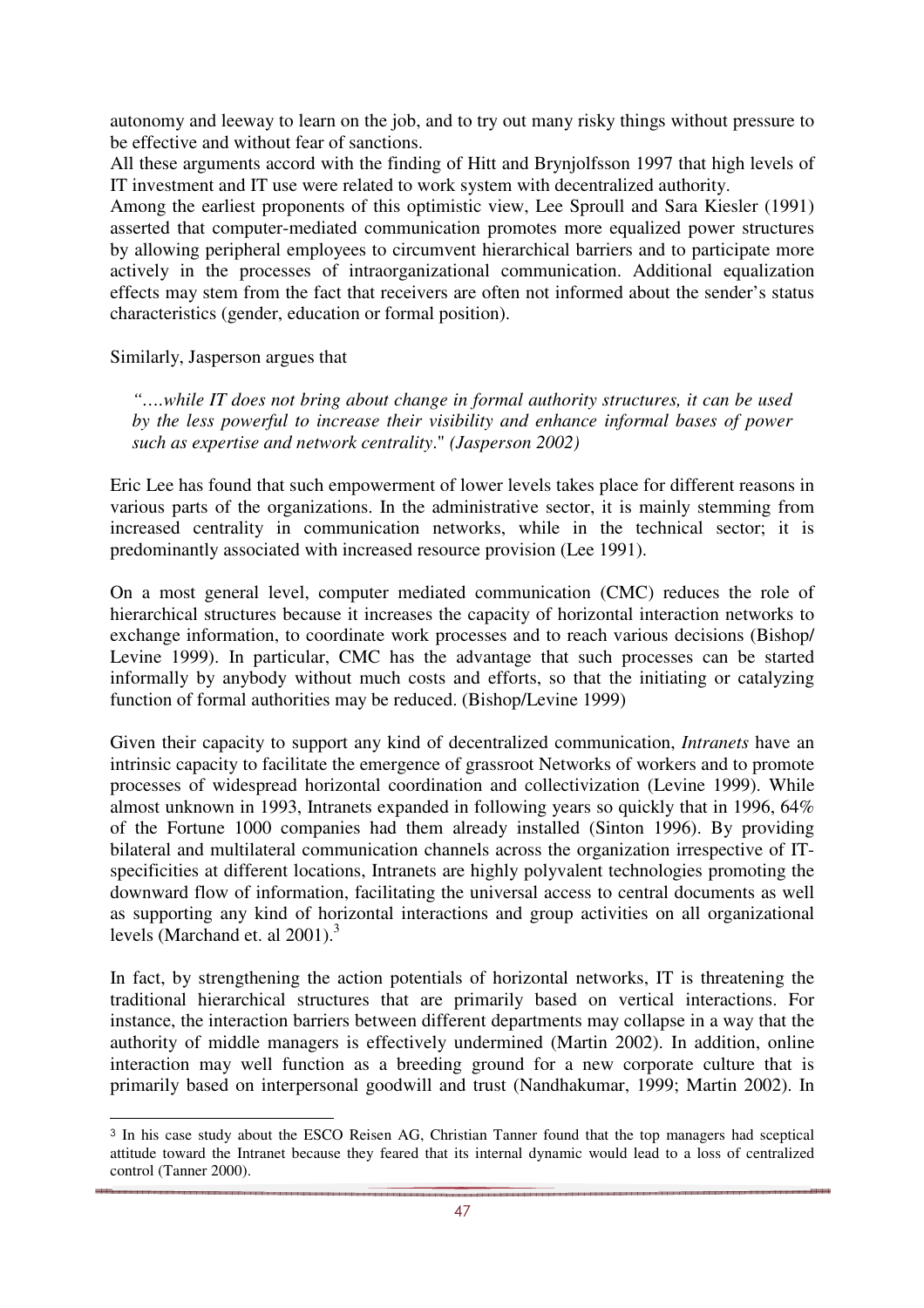turn, it can increase the company's cohesion by binding the employees tighter into the organization (Finholt, Sproull, and Kiesler 1990).

*"For example, having groups of black, female professional, or gay and lesbian employees promotes social integration and may reduce turnover, which is in the interest of both the company and its employees. Having employees discuss science fiction over the computer network is not directly useful, but may enhance worker commitment. The presence of such interest groups is consistent with the traditions of welfare capitalism, playing much the same role as a company softball team." (Bishop/ Levine 1999)* 

In addition, Intranets may also promote corporate democracy by catalyzing vertical upward communication. Employees may feel more encouraged to articulate their views directly to top managers because they can avoid the tensions usually associated with face-to-face communication (Martin 2002). In his case study on a large high technology enterprise, Bishop and Levine found that CMC facilitated upward communication, thus enhancing the employee's ability to express their views and to participate in decision-making processes (Bishop/Levine 1999).

On the one hand, increased upward flows of communication may enhance productivity by accelerating decision making and providing managers with better information (Ichniowski et al. 1996), on the other hand, they can also improve the worker's job satisfaction and their overall evaluation of the firm (Lawler et al. 1995). However, such direct vertical connections may also have countervailing centralizing effects because peak managers have more chances to make their influence felt on the lower organizational levels by simply circumventing all intermediate ranks.

Thus, some more sophisticated studies have led to the paradoxical conclusion that IT technologies may foster centralization and decentralization at the same time.

On the one hand, centralization on the encompassing level of the whole organization is increased because top management uses the new technologies for reinforcing overall formalization and control. On the other hand, this same overall centralization opens the way for delegating more authority to lower levels, because even supervisors with very high discretion can now still be effectively controlled. (Dawson/McLoughlin 1986; Dean et al. 1992; Zeffane 1989)

### 3. The crucial role of intervening variables

All the straightforward bivariate hypotheses mentioned above collide with the evident fact that technology-structure relationships are mediated by powerful intervening variables.

Thus, Susan Herring has concluded that the technology itself had no intrinsic democratizing potential because personal status factors like gender were decisive whether electronic upward communication was effective or not:

*"...although the medium theoretically allows for everyone with access to a network to take part and to express their concerns and desires equally, a very large community of potential participants is effectively prevented by censorship, both overt and covert." (Herring 1992)*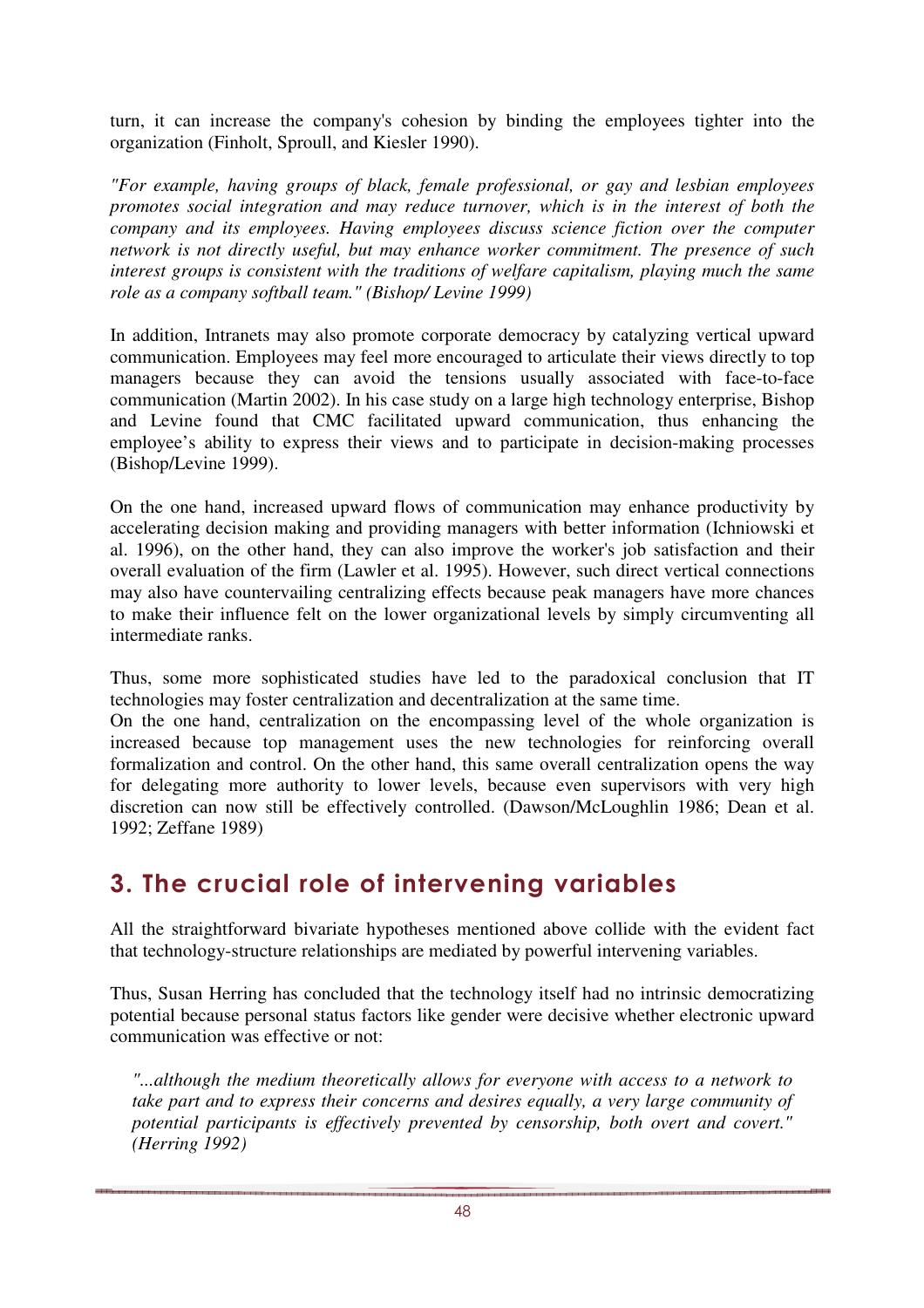Likewise, Mantovani (1994) concluded that while CMC may overcome *geographic* obstacles, it does not eliminate *social* barriers: so that the effects of new Net technologies vary according to the culture, goals and structural conditions of the particular organization where they are applied.

One of the most encompassing research projects was the ten year study conducted by Symons who examined virtual departments in various organizational settings of firms with 3,000 to 5,000 full-time employees. He came to the conclusion that under certain conditions, new communication technologies can even enhance the power of managers by increasing their capacity to monitor employees. (Symons 1997)

On the basis of such arguments, Nerissa Nelson concludes that

*".....studies supporting the democratizing impact of CMC are flawed. From the very outset, they fail to consider how the power structure in organizations controls how CMC is implemented and to what extent it is used or what restrictions are placed on it. Although technology provides us with a new method to transmit messages as senders and receivers, it does not ensure that these messages are heard or even considered. The reality is that technology, for the most part, has not changed behavior. In most companies, traditional power structures are still in place; messages can be ignored, and electronic activity is monitored." (Nelson 2000)* 

Because IT technologies are so polyvalent, any organization can use them to realize its preferred structures to a higher degree. Thus, voluntary associations may use them to reach better approximation to their democratic power profile, while authoritarian bureaucracies may implement them for expanding the scope of hierarchical control (Geser 2001).

In line with this argumentation, Carter has found that IT contributes to *decentralization* in "organic" organizations that face unstandardized tasks and dynamic environmental change, while it reinforces *centralization* in the case of "mechanical" systems confronted with more stable conditions (Carter 1984). In addition, it has been observed that the type of work decides whether and to what degree IT is used for individual control. In administrative work flows, optimal conditions exist for applying behavioral and output control at the same time. In the realm of sales however, only output controls are usually applied, and in knowledge work, no control procedures seem viable at all (Frenkel et al. 1999).

We may hypothesize that all occupational role incumbents wish to instrumentalize the new information technologies for furthering their personal and role-related needs - but that they succeed very unevenly according to their highly divergent autonomy, power and material resources. Thus, architects or designers use computers to rationalize the elaboration of new constructions, journalists need the Internet for a quicker scanning of relevant information; and professional scientists make use of mail lists for improving their worldwide communication:

*"Many professionals became hooked on the relative ease and speed of their computer tools, and dreaded any return to manual ways of working. They often adopted and adapted computers to their work in ways that enhanced their control over their work products (Kling 1996).*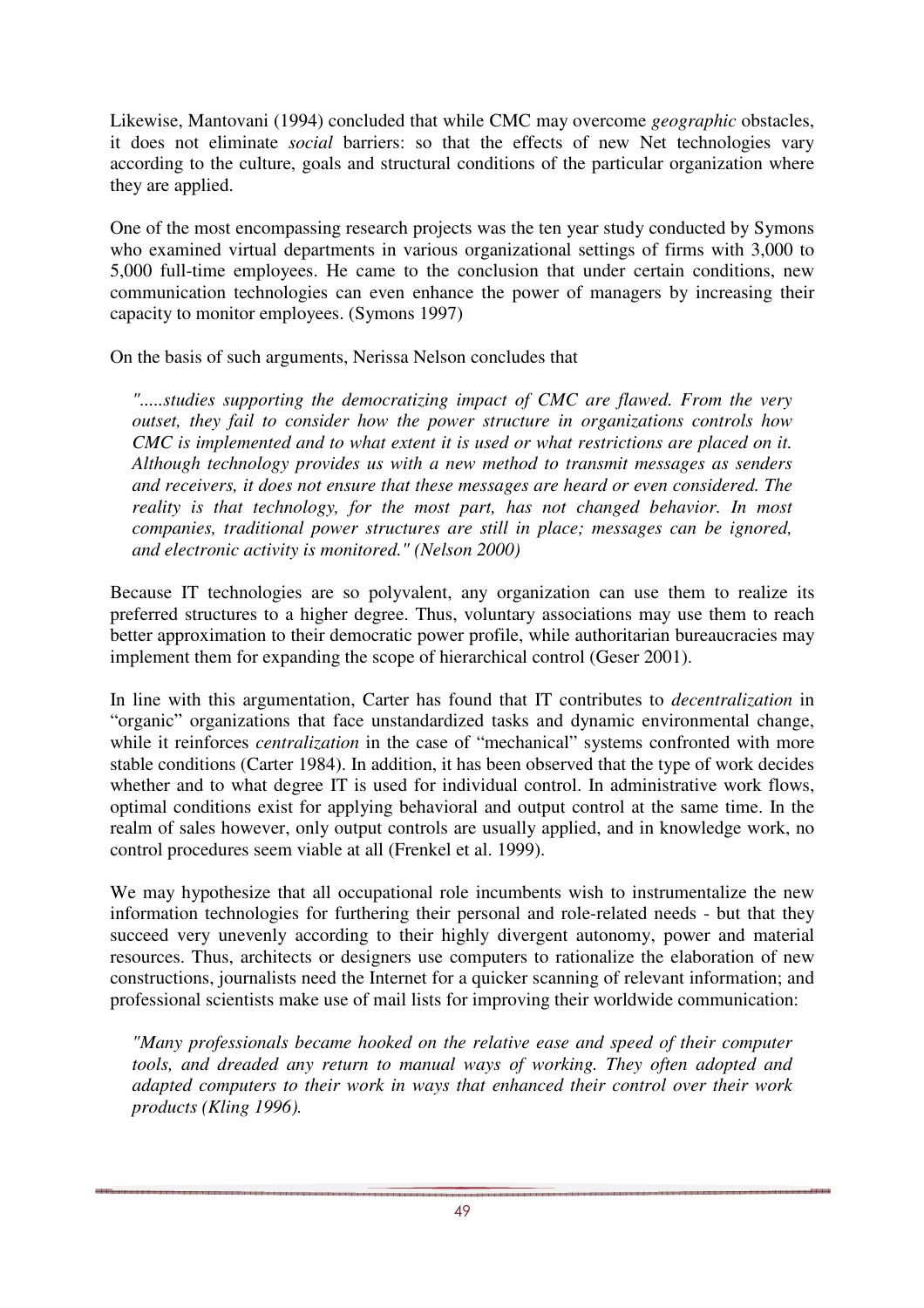While professionals may thus enhance the scope and variety of their work, lower occupations may find themselves more constrained because they have to tolerate the infringements caused by the expansion of higher occupations. Thus, secretaries lose classical spheres of competence because their bosses use their own computer for mailing messages and their own cell phone for answering calls (Geser/Bürgisser 1998), and workers face perfectionized systems of surveillance because managers seek their self-realization mainly in the implementation of electronic systems of control.

As a consequence, we may expect that when most employees are highly qualified professionals, computers and computer networks contribute to *decentralization*: because members are eager as well as capable of using the new potentials for empowering purposes.

On the other hand, organizations staffed with highly unqualified personnel may experience *centralizing* impacts, because average workers are not able to resist the implementation of managerial systems of Taylorist standardization, surveillance and control. In turn, computerization may reinforce deskilling because roles are simplified to a degree that highly unqualified personnel can be hired:

*"Some organizations computerize some jobs so as to make them as simple as possible. An extreme example is the way that fast food chains have computerized cash registers with special buttons for menu items like cheeseburgers and malts so that they can hire clerks with little math skill. (Kling 1996)* 

In a similar vein, it was found that the impact of information technologies on hierarchical structure was conditioned by the antecedent degree of centralization. In highly centralized firms, top managers used the new technologies for reducing the middle management levels, in decentralized settings; they instrumentalized them for increasing these middle layers (Pinsonneault and Kraemer, 1997)

The technological impacts may also vary according to *organizational size*. In his early comparative study of newspaper organizations, Carter concludes that the organizational power structure is more affected by IT in smaller than in larger firms (Carter 1984). This may be explained by the higher structural formalization and inertia of larger enterprises or vice versa: by the higher structural informality and "malleability" of many (especially newer) small firms.

On the other hand, Zeffane has found in Australia that in medium to large firms, computer use was significantly related to decentralization (Zeffane 1989). Evidently, the advantages stemming from the loosening of spatial restrictions accrue to mainly larger organization where members with common interests have no chance to meet face-to-face (Bishop/Levine 1999).

Apart from the many conditioning factors on the organizational levels, the microsocial impacts of information technologies may also be co-determined by macrocultural, political and legal-institutional conditions.

In his broad survey of European countries, Eric Lee has found that most Nations have provisions to protect the private sphere of employees at the workplace, so that employers have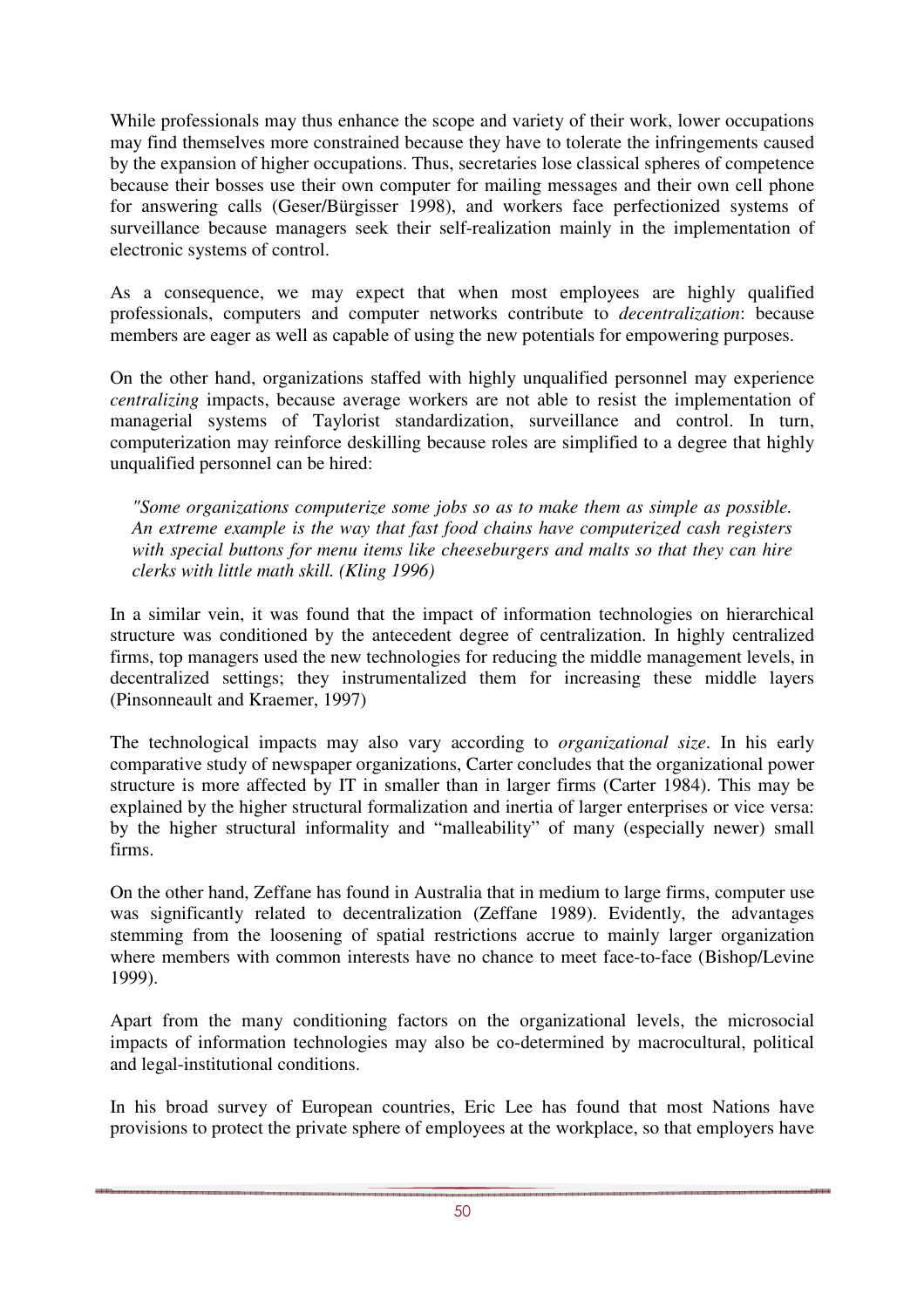only a limited permission to supervise and control the Email traffic and the Internet surfing activities of their staff (Lee 2000).

In addition, Art. 28 of the "European Social Charta" implies that Labour Unions must be given access to the intrafirm computer networks to the degree that such access is necessary for them to gather important information and to contact and organize their members (Lee 2000). In Switzerland, Art. 179 of the penal code disallows employers to supervise private employee activities at the work place, except in cases where such controls are necessary for reasons of security or for assessing the work performance. In addition to such legal provisions, the federal deputy for data security has enacted a guideline ("Leitfaden") which regulates neatly the conditions under which such supervisions are permitted.<sup>4</sup>

In the United States, however, privacy claims at the work place have usually not been protected by the courts (Mansfield/Gabel 2003). Generally, employers are allowed to supervise any online activities of their workers as long as the electronic equipment used is owned by the firm. Therefore, tendencies toward centralized surveillance have become very widespread, especially among larger corporations:

*"For the most part, the introduction of IT into the workplaces of the new capitalism resulted in an intensified surveillance of employees. In 2001, the American Management Association reported that 77.7 percent of companies acknowledged routine electronic monitoring of their employees activities, a figure that has doubled since 1997" "Software to regulate the speed of workstation users and to time the length of toilet breaks had become a standards feature of information work. Video typing and revieing of personal email and Web-surfing are becoming more prevalent" (Ross 2004:12)* 

However, such surveillance efforts are often self-defeating because morale is lowered and trust relations are impaired (Schwartz 2000; Mansfield/Gabel 2003).

### 4. Aims of the study

Based on a comprehensive comparative survey of enterprises from the industrial and the service sector in Switzerland, the following empirical study tries to clarify whether and how computer usage is affecting various organizational conditions at the workplace level, especially the role and status of lower-level operative employees. Given the extensive sample as well as the large variety of measured variables, we are able to address several questions that have remained open by the rather sketchy and inconclusive research results available at this present time.

*First of all,* we acknowledge that the terms "computer technology" and "information technology" are highly synthetic concepts including many facets that deserve to be distinguished on the analytical as well as on the empirical plane.

In a sociological perspective, it is particularly crucial to make a difference between

- stand alone computers not connected among each others;
- closed intraorganizational PC networks (e. g. "Intranets") that allow for mutual online communication within the boundaries of the firm;

<sup>&</sup>lt;sup>4</sup> http://www.edsb.ch/d/themen/internet/index.htm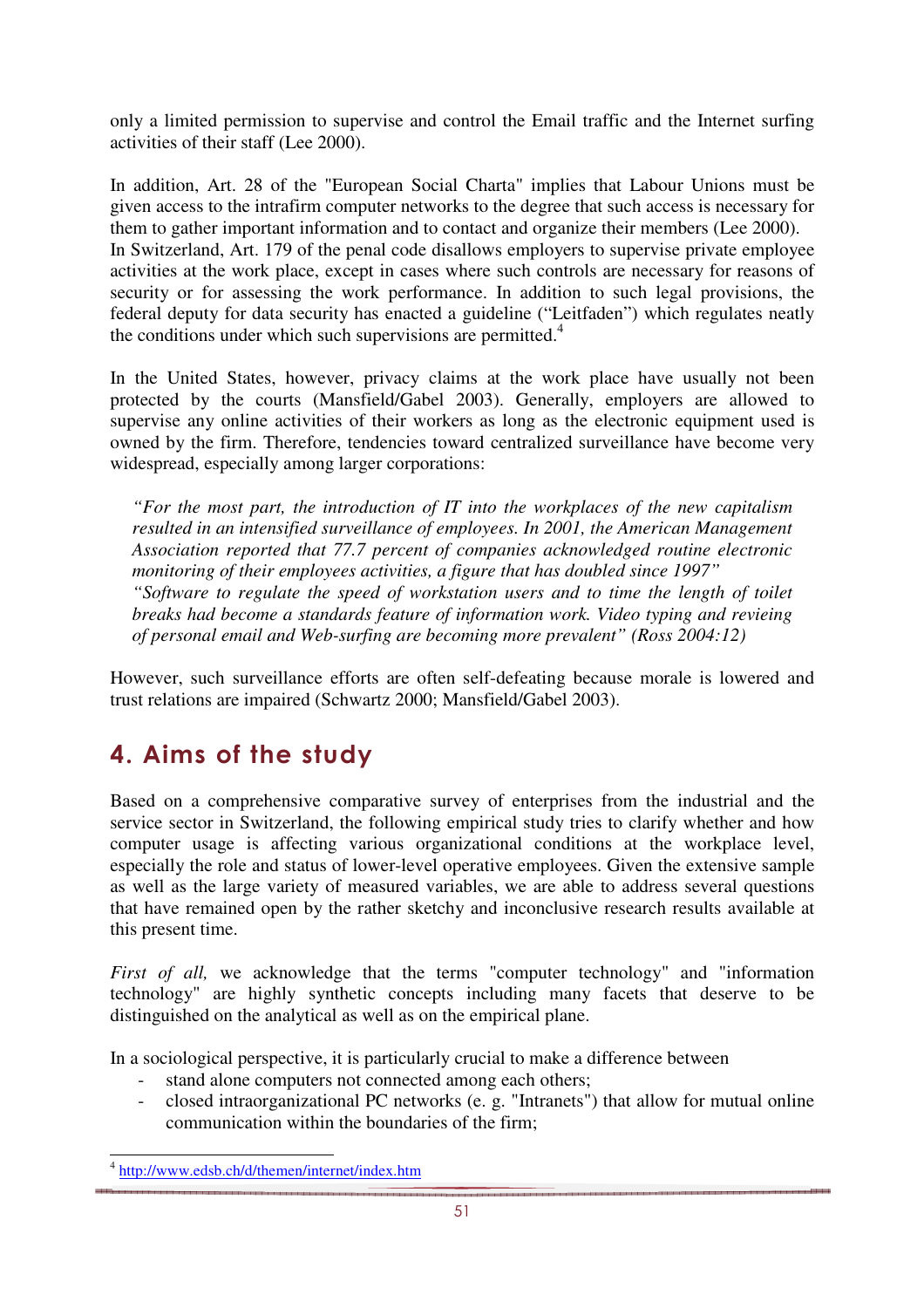- limited access to external networks: allowing the flow of email traffic beyond organizational borders;
- full access to the Internet (especially the WWW).

There are good reasons to assume that each higher level of network integration is associated with additional pushes for decentralization, because the spectrum of alternative actions available to any users (even on lowest hierarchical levels) is immensely increased.

*Secondly*, we take into account that terms like "centralization" or "decentralization" are also multidimensional concepts encompassing very different aspects that may not covary highly among each other.

Of course, a full picture would have to include the whole profile of power and influence over all hierarchical levels. so that basic relationships between workers and superiors are considered as well as the distribution of competences branch managers and the CEO.

It is a major limitation of our study that only the lowest level (affecting the singular workplace of nonsupervisory employees) is taken into consideration. As a consequence, no countervailing effects on different hierarchical levels can be detected.

On the other hand, the multidimensionality of the centralization concept is respected by taking into account that supervisory authority (or its mirror: employee empowerment) may be different in various aspects of the work process.

In particular, we ask separately about the decisions made

- 1) to allocate work tasks to specific employees,
- 2) to specify the concrete working procedures,
- 3) to determine the pace of work,
- 4) how interactions with customers are handled.

*Third*, we consider that technological impacts on social structures (if such causalities exist at all) are likely to need time, so that they may not easily be discovered in simultaneous crosssectional correlations. As a consequence, we add some additional empirical evidence based on processes of recent change, not on the current state of conditions.

*Fourth*, we take into consideration that that computer technology impacts may not be all pervasive, because so many intervening variables determine whether centralizing are decentralizing consequences prevail. Given that our data set extend to almost 2000 cases, we have ample opportunities to test such assumptions by applying multivariate statistical procedures. In particular, it will be checked whether effects vary across economic branches or according to firm size and the skill level of employees.

And *fifth*, finally, we hypothesize that decentralization effects on the organizational level go along with correlates on the level of individual roles. In particular, the assumption is tested that technologically induced worker empowerment is associated with a broader range of work tasks and with an increased emphasis on personal self-direction.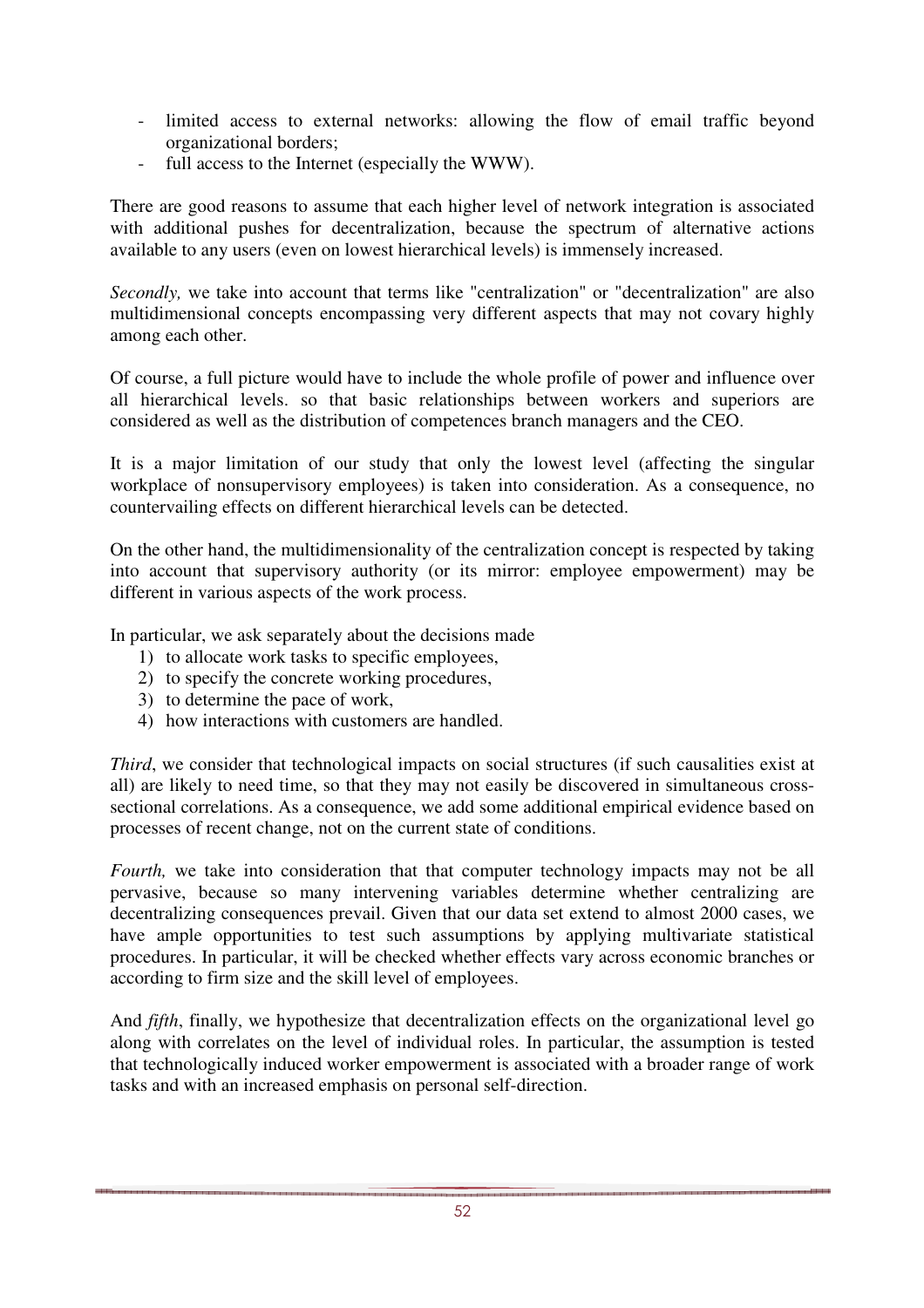### 5. Data and Methodology

The following empirical findings are based on two comprehensive survey studies conducted 1998 and 2000 in Switzerland. In both studies, a questionnaire was mailed out to about 6000 Swiss Firms of all major branches in the industrial and service sector, out of which about 1500-1800 were finally returned. The sample was constituted by the KOF (Konjunkturforschungsstelle der ETH Zürich) with the explicit aim to mirror the Swiss private economy as whole: excluding the educational health and social welfare sector. For approaching this goal, a stratified selection was made for generating an equilibrated sample of different branches on the one hand and different size categories on the other. Special efforts were made to receive a positive response from the small group of largest enterprises.

In the survey of 1998, the main focus was laid on staff composition and the demand for occupational skills as well as on strategies of firm reorganization and ongoing processes of organizational change. In 2000, the questionnaire addressed usage patterns of computers and computer network technologies as well as various aspects of organizational structure. In both survey, the main focus was directed to the work places of average non-supervisory employees.

For measuring the independent variables, informants of the second survey (= general firm managers) were asked about the percentage of work places which had access to a computers or to various forms of online communication.

On the level of the total sample, the following frequency distribution has been achieved:

|                             |                  | Percentage of work places | <b>Total</b> | $N=1$ |       |       |      |        |
|-----------------------------|------------------|---------------------------|--------------|-------|-------|-------|------|--------|
| Access to:                  | $\boldsymbol{0}$ | $1-20$                    | $21 - 40$    | 41-60 | 61-80 | $81+$ |      |        |
| <b>Personal</b><br>Computer | 4.1              | 25.4                      | 23.1         | 13.5  | 11.8  | 22.1  | 100% | (1668) |
| <b>Internal Email</b>       | 12.4             | 38.7                      | 17.7         | 9.7   | 7.9   | 13.6  | 100% | (1500) |
| <b>External Email</b>       | 12.6             | 45.6                      | 17.0         | 8.5   | 7.0   | 9.4   | 100% | (1473) |
| <b>WWW</b>                  | 5.7              | 55.5                      | 20.0         | 8.0   | 5.3   | 5.5   | 100% | (1482) |

**Table 1: Distribution of firms according to the percentage of work places having access to computers and online communication: total sample (percentage values)** 

Inspecting Table 1, it is evident that only tiny fractions of enterprises do still not make use of personal computers at all (ca 4%), and that seven out of eight have at least some few of their work places hooked up to (internal or external) Nets.

However, more than half of them limit access to about thirty percent of their staff, and less than ten percent can be considered as fully "wired organizations".

From a methodological angle, this wide dispersion opens attractive opportunities for multivariate analyses of variance, because sub-samples with highly divergent usage patterns can be contrasted.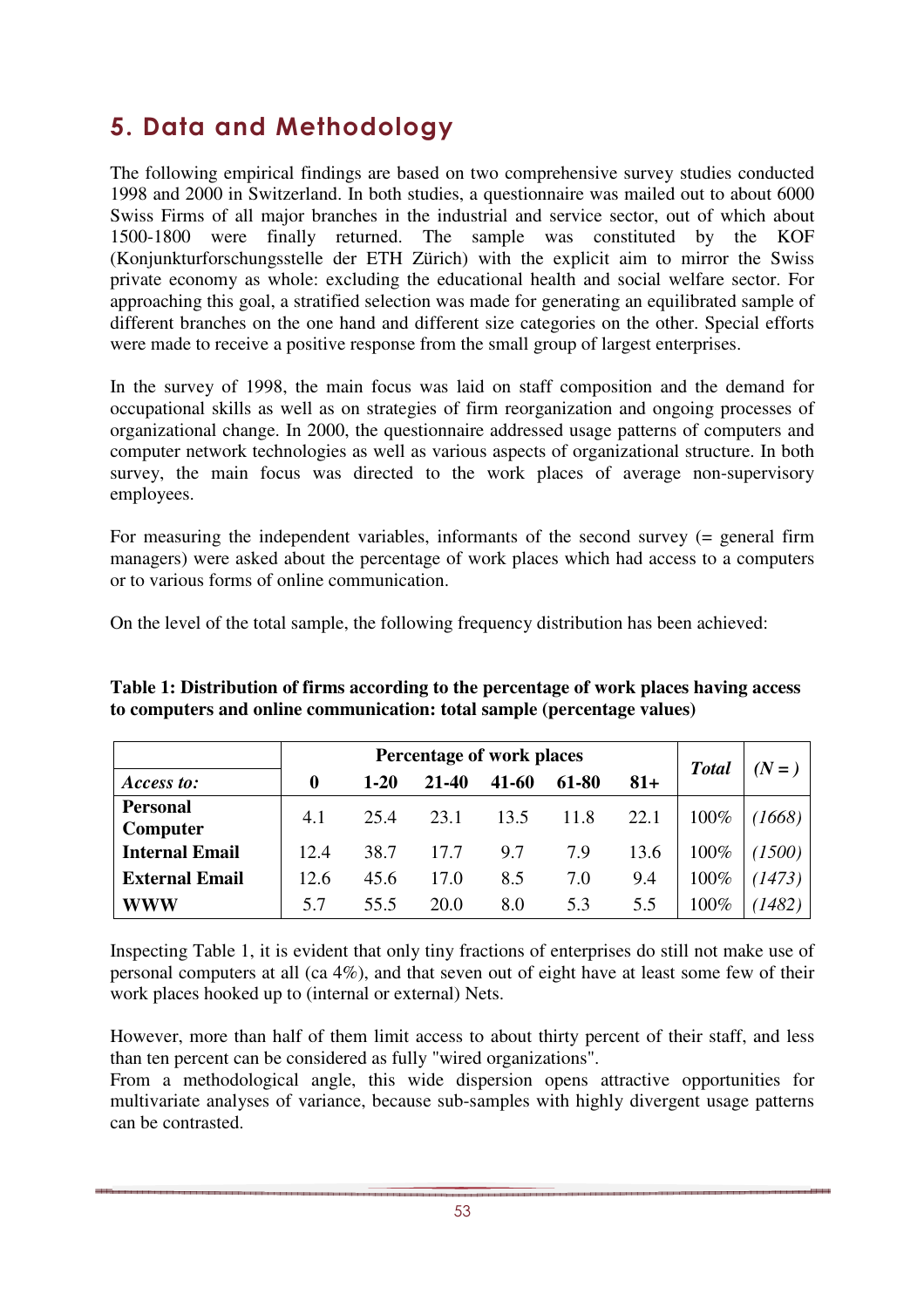While no full interval measurements are available, the graded ordinal variables provide at least limited opportunities for discovering non-linear relationships as they have to be expected in the three network variables according to Metcalfe's law.<sup>5</sup>

### 6. Empirical Results

### 6.1 The variety of work

In contrast to "systemic" industrial technologies which have heavy impacts on encompassing *organizational structures* in the moment of their implementation, personal computers (and computer networks) primarily change the behaviour of working *individuals* and the microsocial conditions of *interindividual cooperation*. Because of their extreme functional polyvalence and rapid evolution, such effects are highly variable and divergent: depending on the selective usage patterns and learning processes of individual users of the one hand and the development of performance capacities (on the hardware and software level) on the other.

Even when information technologies are installed by management with very strong aims to change market strategies or internal organizational structures, such systemic effects can only be realized indirectly by modifying the microscopic working conditions of many individual employees. And in many cases, we see the paradoxical effect that such centralized implementation processes lead to a loss of centralized control: e. g. because employees hooked up to computer networks have more leeway to choose their own interaction channels and to engage in all sorts of unpredictable behaviour.

As shown in Table 2, the extended usage of Personal Computers goes along with more challenging work roles that contain a richer variety of different tasks, especially among smaller firms with 100 or less employees. It might be hypothesized that the labour division within smaller enterprises is fluid enough to be easily affected by technological conditions, while in larger firms; role specialization is sufficiently fixed by formalized norms and procedures.

|              |                          |          |           |       | Percentage of work places with PC |       |        | $(N=)$ |        |
|--------------|--------------------------|----------|-----------|-------|-----------------------------------|-------|--------|--------|--------|
| Size of firm | $\boldsymbol{0}$         | $1 - 20$ | $21 - 40$ | 41-60 | 61-80                             | $71+$ | Corr   | Sign.  |        |
| $15 - 40$    | 338                      | 336      | 348       | 364   | 372                               | 383   | $+.20$ | .041   | (279)  |
| 41-100       | 325                      | 322      | 333       | 356   | 344                               | 384   | $+.26$ | .000   | (339)  |
| 101-200      |                          | 343      | 326       | 340   | 333                               | 350   | $+.11$ | .658   | (210)  |
| 201-500      | $\overline{\phantom{a}}$ | 346      | 297       | 322   | 354                               | 343   | $+.28$ | .024   | (144)  |
| $501+$       |                          | 322      | 310       | 316   | 336                               | 358   | $+.17$ | .165   | (92)   |
| All firms    | 330                      | 333      | 329       | 344   | 350                               | 370   | $+.16$ | .000   | (1069) |

|                                                | Table 2: Variety of work tasks <sup>*</sup> of a typical employee and the percentage of work places |
|------------------------------------------------|-----------------------------------------------------------------------------------------------------|
| having access to PC: according to size of firm |                                                                                                     |

*\* Five point scale between 100 (very low) to 500 (very high)* 

<sup>5</sup> Metcalfe's law states that the value of any network equals the square of the absolute number of participants, because every new user also increases its utility for the already existing users (Metcalfe 1995).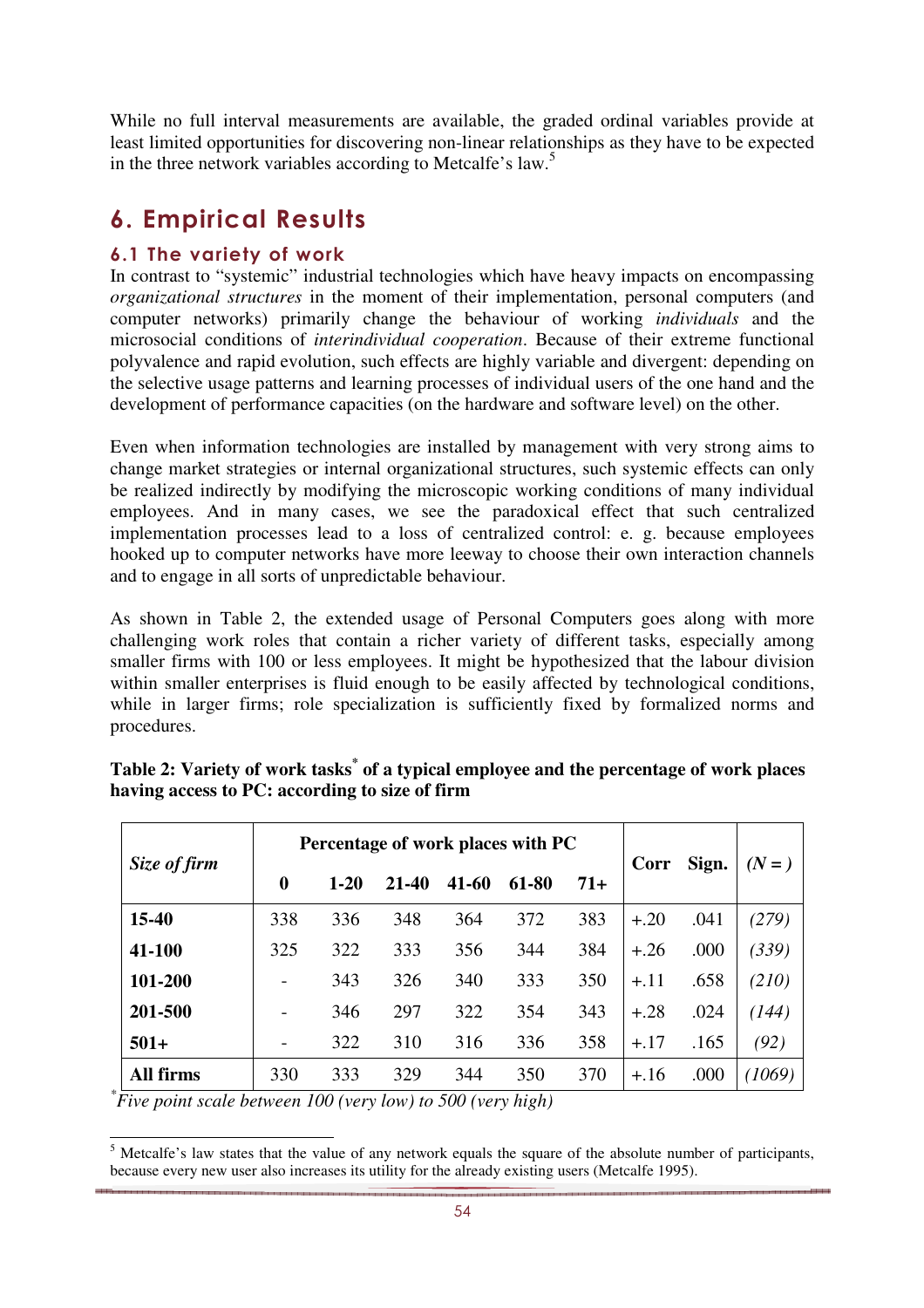From Table 3, it can be seen that task variety is only marginally increased when computers are also internetted. Only in the category of smaller enterprises (between 41 and 100 employees), a significant relationship with access to intraorganizational mail networks can be observed.

| Size of     | $(N=$ )      |           |                                 | <b>Bivariate Correlations</b> |            | <b>Partial correlations</b><br>(PC controlled) |                                 |            |  |
|-------------|--------------|-----------|---------------------------------|-------------------------------|------------|------------------------------------------------|---------------------------------|------------|--|
| firm        |              | <b>PC</b> | <b>Internal</b><br><b>Email</b> | <b>External</b><br>Email      | <b>WWW</b> | <b>Internal</b><br><b>Email</b>                | <b>External</b><br><b>Email</b> | <b>WWW</b> |  |
| 15-40       | (280)        | $+.20**$  | $+.16*$                         | $+.19**$                      | $+.16*$    | $+.10$                                         | $+.10$                          | $+.17$     |  |
| 41-100      | (340)        | $+.24**$  | $+.23**$                        | $+.24**$                      | $+.22**$   | $+.19**$                                       | $+.15$                          | $+.14$     |  |
| 101-200     | (211)        | $+.03$    | $+.12$                          | $+.10$                        | $+.16**$   | $+.05$                                         | $+.09$                          | $+.15$     |  |
| 201-500     | (145)        | $+.12$    | $+.07$                          | $+.10$                        | $-.02$     | $-.05$                                         | $+.00 +$                        | $-.06$     |  |
| $501+$      | (237)        | $+.24*$   | $+.27**$                        | $+.30**$                      | $+.27**$   | $+.10$                                         | $+.15$                          | $+.12$     |  |
| $* p$ < .05 | ** $p < .01$ |           |                                 |                               |            |                                                |                                 |            |  |

**Table 3: Correlations between variety of work tasks and percentage of work places with access to various information technologies: according to the size of firm** 

It might be assumed that such job enrichment effects only occur in enterprises where employees are skilled enough to make use of the new facilities, while in branches with unskilled personnel, information technologies may even contrarily be used to increase the degree of specialization.

This hypothesis is neatly borne out by Table 4 where we can see that positive correlations only appear when the percentage of unskilled staff is extremely low. Interestingly, the effects emanating from access to the WWW are stronger than those associated with internal or external electronic mail.

| Table 4: Correlations between variety of work tasks and percentage of work places with |
|----------------------------------------------------------------------------------------|
| access to various information technologies: according to the percentage of unskilled   |
| employees                                                                              |

| Percentage  |              |              |                                 | <b>Bivariate Correlations</b>                 |         | <b>Partial correlations</b><br>(PC controlled) |                                 |            |  |
|-------------|--------------|--------------|---------------------------------|-----------------------------------------------|---------|------------------------------------------------|---------------------------------|------------|--|
| unskilled   | $(N=)$       | <b>PC</b>    | <b>Internal</b><br><b>Email</b> | <b>External</b><br><b>WWW</b><br><b>Email</b> |         | <b>Internal</b><br><b>Email</b>                | <b>External</b><br><b>Email</b> | <b>WWW</b> |  |
| $0 - 6\%$   | (140)        | $+.14 + .14$ |                                 | $+.17*$                                       | $.21**$ | $+.10$                                         | $+.06$                          | $+.20*$    |  |
| $6 - 25%$   | (195)        | $+.11$       | $+.07$                          | $+.10$                                        | $+.07$  | $-.00$                                         | $+.08$                          | $+.07$     |  |
| 25-50%      | (172)        | $+.01$       | $-.09$                          | $-.02$                                        | $+.04$  | $-.11$                                         | $+.01$                          | $+.07$     |  |
| $50\% +$    | (154)        | $+.07$       | $+.04$                          | $+.03$                                        | $+.05$  | $+.00$                                         | $+.11$                          | $+00$      |  |
| $* p$ < .05 | ** $p < .01$ |              |                                 |                                               |         |                                                |                                 |            |  |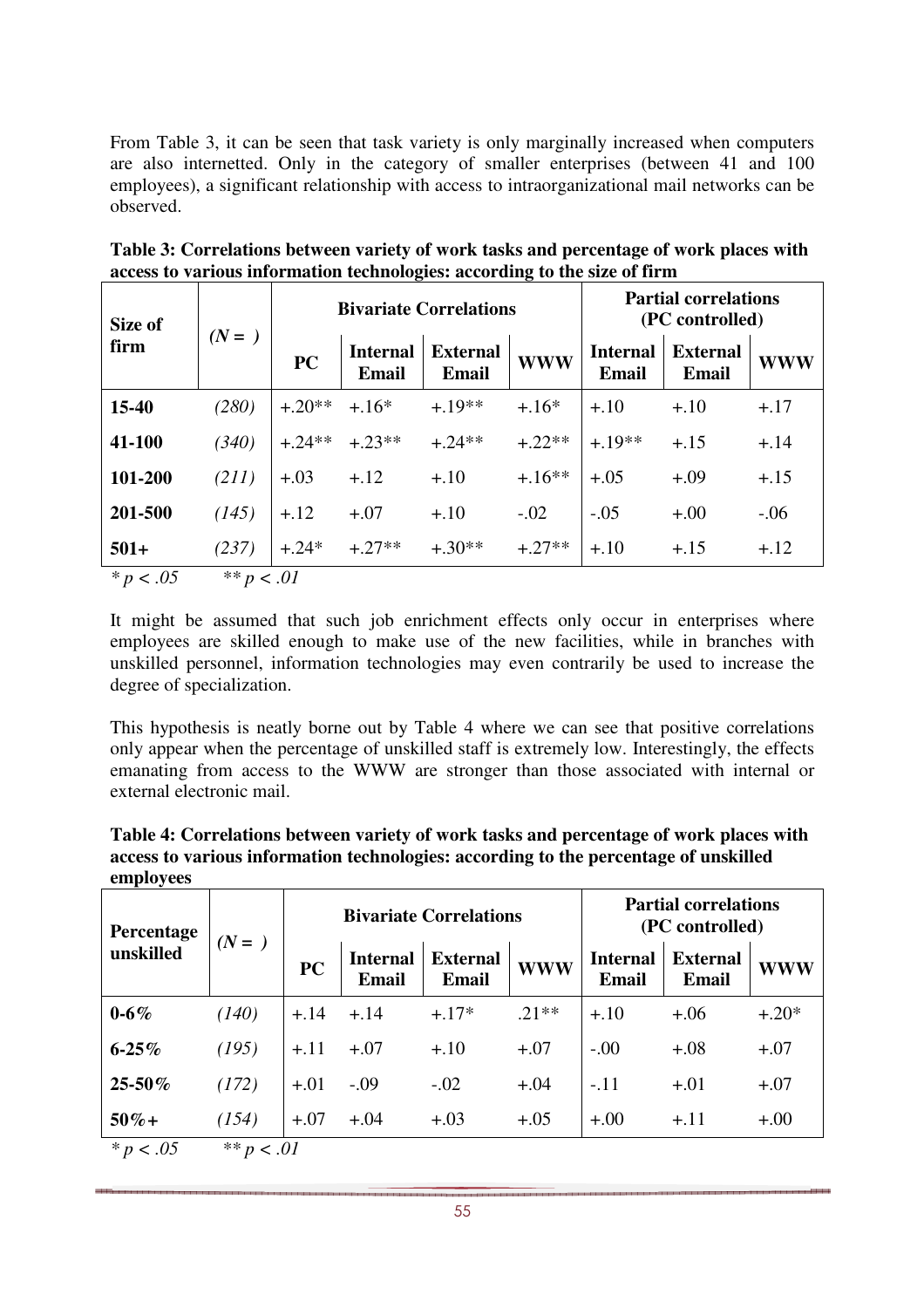Thus, we may conclude that full Internet access is contributing significantly to the richness of work roles, but only when a certain skill level (implying a sufficient "Net literacy") is given.

#### 6.2 Distribution of power between workers and supervisors

In a second step, we ask how the intraorganizational usage of information technology is related to the centralization of authority on lower (operative) levels of organizations. This balance was assessed by asking informants to characterize the relative influence of workers and first-level supervisors on various work aspects by using a five point scale ranging between 100 (complete autonomy of the worker) to 500 (complete determination by the supervisor).

As shown in Table 5, supervisory jurisdiction is consistently highest in the small minority of firms that still don't make any use of computers, and consistently at the lowest level in the most progressive firms where more than 80% of all workplaces have digital equipment. Even more impressive is the faultless monotonic relationship between the percentage of PCequipped collaborators and all aspects of supervisory power. Interestingly, the most pronounced gain in worker empowerment takes place in the external interaction with clients, while internal task distribution is least affected by technological conditions.

It could be argued that such correlations are spurious because they conceal underlying branchspecific factors. For instance, they may be explained by the regularity that older mass production industries are centralized as well as "computer-resistant", while modern high-tech branches have implemented more progressive organizational styles characterized by extended computer usage on the one hand and participative employee relations on the other.

| Aspect of work         | Percentage of work places with PC |          |              |              |             |       |        |        |
|------------------------|-----------------------------------|----------|--------------|--------------|-------------|-------|--------|--------|
| organization           | $\bf{0}$                          | $1 - 20$ | $21 -$<br>40 | $41 -$<br>60 | $61-$<br>80 | 81%   | Corr   | Sign.  |
| Distribution of tasks* | 435                               | 427      | 414          | 409          | 383         | 376   | $-.22$ | .000   |
| Specification of work* | 416                               | 375      | 353          | 336          | 321         | 305   | $-.25$ | .000   |
| Pace of work*          | 405                               | 362      | 338          | 317          | 308         | 292   | $-.24$ | .000   |
| Contacts with clients* | 425                               | 399      | 379          | 338          | 313         | 308   | $-.30$ | .000   |
| Total authority**      | 420                               | 390      | 371          | 349          | 332         | 321   | $-.36$ | .000   |
| $=$                    | (20)                              | 235      | 286)         |              | (131)       | (199) |        | (1032) |

**Table 5: Authority of supervisors in different domains of work organization\*: according to percentage of work places with PC (all firms)** 

*\*Five point scale between 100 (total autonomy of the subordinate) to 500 (total determination by supervisor)* 

\*\* Summative average value of the four preceding variables.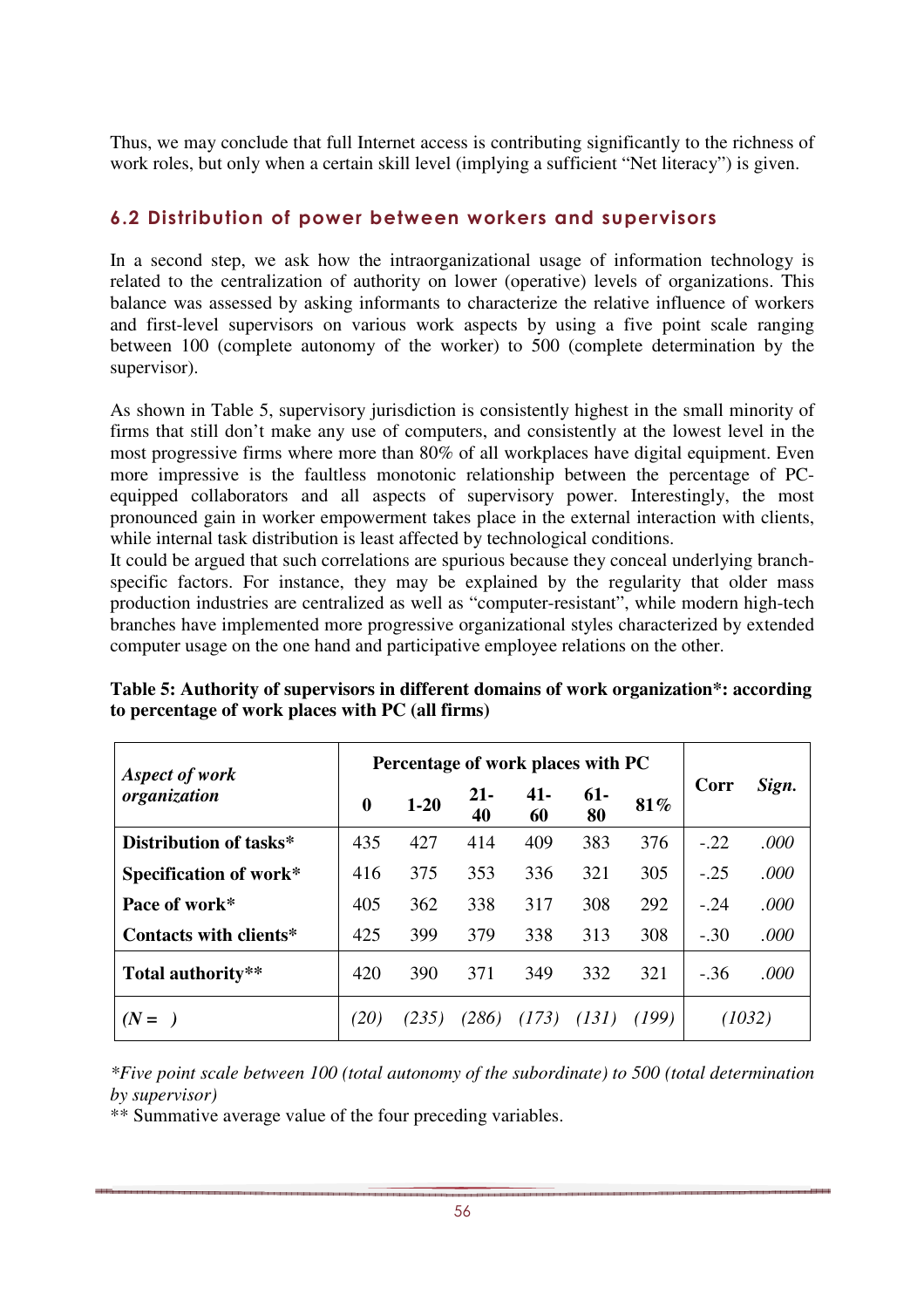The large sample size evidently provides the opportunity for detailed breakdowns in order to assess whether such decentralization effects are particular to specific industries, or whether they occur as generalized effects across all economic branches.

Table 6 demonstrates convincingly that the second alternative holds. Out of 95 correlation coefficients, only 11 show a positive sign and none of them on as significant level. On the other hand, 22 of the remaining 84 coefficients reach significance, most of them on the level of one percent.

Nevertheless, industry seems to be more affected than the service sector, where only firms specialized on wholesale trade show consistently high correlations.

Of course, these findings provide no information whether decentralization results simply from work stations as stand alone units, from computer networks within the firm (e. g. intranets) or from the integration of computers into the worldwide Email system and the WWW.

In order to disentangle these different effects, the partialized impacts stemming from access to intrafirm email, external Email and to the WWW have also been empirically assessed.

Surprisingly, the results of Table 7 indicate again that most effects are originating from standalone computers, not from computer networks, because most negative bivariate correlations with the extensity of Email and WWW access are reduced to zero when the total number of PC's is controlled. Only the control over work specification becomes somewhat more decentralized when widespread online communication (especially intrafirm email traffic) exists.

| Category:                     | $(N=)$ | Distrib.<br>of tasks | Specific.<br>of work | Pace of<br>work | <b>Client</b><br>contact | <b>Total</b><br>authority |
|-------------------------------|--------|----------------------|----------------------|-----------------|--------------------------|---------------------------|
| <b>Food and Beverage</b>      | (50)   | $-45**$              | $-.37**$             | $-.22$          | $-.28*$                  | $-46**$                   |
| <b>Textile and Apparel</b>    | (33)   | $-.19$               | $-.23$               | $-.50**$        | $+II$                    | $-.28$                    |
| <b>Paper and Packaging</b>    | (22)   | $-.15$               | $+.03$               | $-.01$          | $-.25$                   | $-.16$                    |
| <b>Print and Publishing</b>   | (38)   | $-.13$               | $-.27$               | $-.13$          | $-.16$                   | $-.26$                    |
| <b>Chemicals</b>              | (39)   | $-.16$               | $-.11$               | $-.11$          | $-.23$                   | $-.14$                    |
| <b>Plastics</b>               | (31)   | $-.13$               | $-16$                | $+.03$          | $-.30$                   | $-.21$                    |
| <b>Minerals</b>               | (30)   | $-.17$               | $-.19$               | $-.18$          | $-.34$                   | $-.26$                    |
| <b>Metals</b>                 | (83)   | $+.03$               | $-.20$               | $-.11$          | $-.11$                   | $-.14$                    |
| <b>Machinery and Vehicles</b> | (78)   | $-.27*$              | $-.32*$              | $-.22$          | $-.38**$                 | $-.42**$                  |
| <b>Electrical</b>             | (36)   | $+.00$               | $-.25$               | $-.23$          | $-.32$                   | $-.29$                    |
| <b>Electronics</b>            | (55)   | $-.32*$              | $-.30*$              | $-13*$          | $-.21$                   | $-.35**$                  |
| <b>Energy</b>                 | (13)   | $-.23$               | $-.41$               | $-.11$          | $-72**$                  | $-78**$                   |
| <b>Construction</b>           | (115)  | $-.11$               | $-.14$               | $-.24*$         | $-.15$                   | $-.21*$                   |

**Table 6: Correlations between total authority of supervisors in different domains of work organization and the percentage of work places with access to PC in 19 branches of industry and the service sector**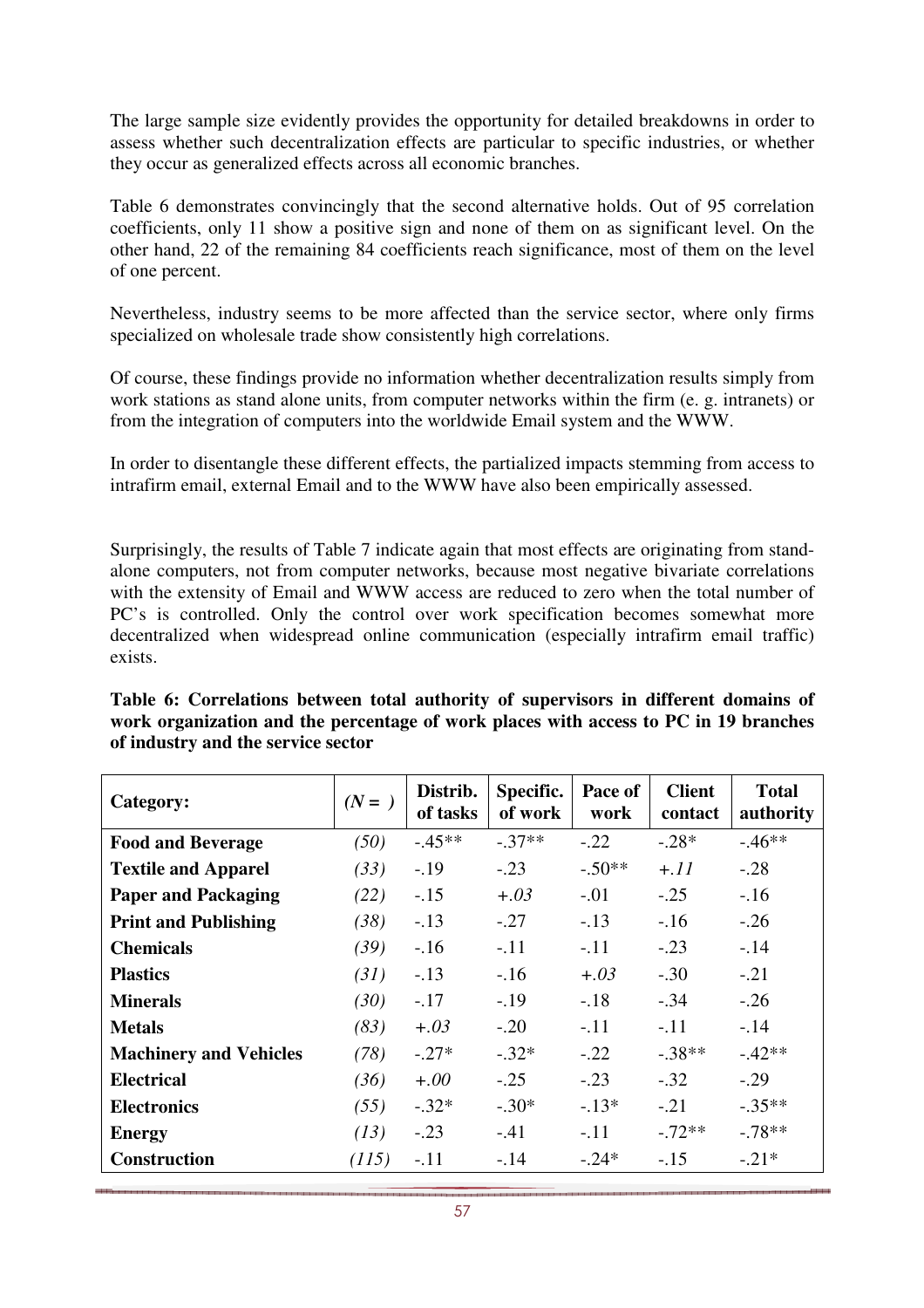| Category:                                    | $(N=)$ | Distrib.<br>of tasks | Specific.<br>of work | Pace of<br>work | <b>Client</b><br>contact | <b>Total</b><br>authority |
|----------------------------------------------|--------|----------------------|----------------------|-----------------|--------------------------|---------------------------|
| <b>Wholesale trade</b>                       | (96)   | $-.34**$             | $-.27**$             | $-.20$          | $-.39**$                 | $-44**$                   |
| <b>Retail trade</b>                          | (54)   | $-.26$               | $-.13$               | $-.19$          | $-.25$                   | $-.27$                    |
| <b>Tourism / personal</b><br><b>Services</b> | (34)   | $+.24$               | $+.09$               | $-.20$          | $-.19$                   | $-.07$                    |
| <b>Transport/Communication</b>               | (50)   | $-.05$               | $+.07$               | $-.01$          | $+.05$                   | $+.05$                    |
| <b>Banking / Insurance</b>                   | (49)   | $-.27$               | $+.17$               | $-.07$          | $-.34*$                  | $-.21$                    |
| <b>Business Services</b>                     | (63)   | $-.11$               | $-.15$               | $-.40$          | $+.18$                   | $-.21$                    |

**Table 7: Correlations between total authority of supervisors in different aspects of work organization and percentage of work places with access to various information technologies: bivariate and partial correlations** 

| Aspect of work               |    | <b>Bivariate correlations</b>                |               |                                                                  |               | <b>Partial correlations</b><br>(PC controlled) |            |  |  |
|------------------------------|----|----------------------------------------------|---------------|------------------------------------------------------------------|---------------|------------------------------------------------|------------|--|--|
| organization:                | PC | Int.<br><b>Email</b>                         | Ext.<br>Email | <b>WWW</b>                                                       | Int.<br>Email | Ext.<br>Email                                  | <b>WWW</b> |  |  |
| Distribution of tasks        |    | $-22** - 18** - 16** - 13**$                 |               |                                                                  | $-.04$        | $-.02$                                         | $+.02$     |  |  |
| <b>Specification of work</b> |    | $-25***$ $-26**$ $-22***$ $-20**$            |               |                                                                  | $-16***$      | $-10**$                                        | $-.06$     |  |  |
| Pace of work                 |    | $-25***$ $-22***$ $-23**$ $-19**$            |               |                                                                  | $-.02$        | $+ .09*$                                       | $+ .04$    |  |  |
| <b>Contacts with clients</b> |    | $-30^{***}$ $-26^{**}$ $-23^{**}$ $-15^{**}$ |               |                                                                  | $-.08*$       | $-.00.$                                        | $+.07$     |  |  |
| <b>Total authority</b>       |    |                                              |               | $-36^{**}$ $-33^{**}$ $-30^{**}$ $-23^{**}$ $-11^{**}$ $-08^{*}$ |               |                                                | $+.00$     |  |  |

*\* p < .05 \*\* p< .01* 

Considering the conflicting theorizing and empirical evidence about the relationship between technological decentralization effects and organizational size, the correlations of Table 8 indicate that both sides may be right because a curvilinear relationship stands out. While effects in very small firms are considerable, they are lowest in middle-sized establishments with 101 to 200 employees, and they rise above this level to reach maximum values in firms larger than 500. Especially the control of workers over task distribution and client relations is considerably increased in larger computerized plants.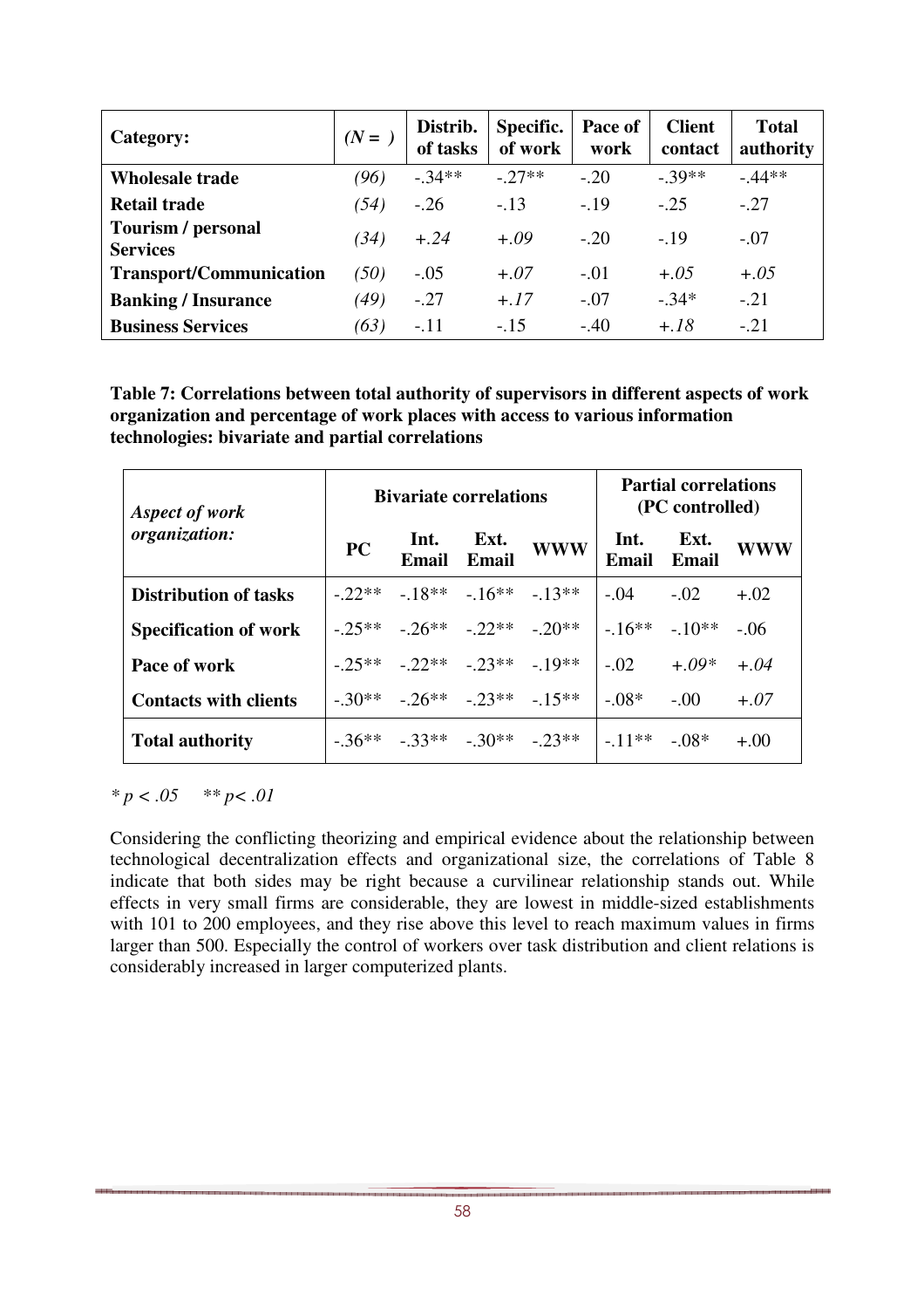| Domain of decision:             | Size of firm (number of employees) |          |         |         |          |  |  |  |
|---------------------------------|------------------------------------|----------|---------|---------|----------|--|--|--|
|                                 | 15-40                              | 41-100   | 101-200 | 201-500 | $501+$   |  |  |  |
| <b>Distribution of tasks</b>    | $-32**$                            | $-14**$  | $-18**$ | $-.13$  | $-42**$  |  |  |  |
| <b>Specification of</b><br>work | $-21**$                            | $-.27**$ | $-10**$ | $-32**$ | $-.38**$ |  |  |  |
| Pace of work                    | $-28**$                            | $-21**$  | $-17**$ | $-26**$ | $-34**$  |  |  |  |
| <b>Contacts with clients</b>    | $-31**$                            | $-28**$  | $-20**$ | $-24**$ | $-45**$  |  |  |  |
| <b>Total authority</b>          | $-38**$                            | $-32**$  | $-24**$ | $-45**$ | $-54**$  |  |  |  |
| $(N =$                          | (271)                              | (332)    | (202)   | (144)   | (90)     |  |  |  |

**Table 8: Correlations between the authority of supervisors in different domains of work organization and the percentage of work places with PC: according to the size of firm** 

*\* p < .05 \*\* p< .01* 

More detailed analyses (not presented here) support the conclusion that in all size categories, all major decentralization effects are exerted by the mere presence of computers, not by their integration into intrafirm networks or the global Internet.

Given the regularity that computers are significantly more widespread in firms with highly qualified staff, it might be argued that it is the skill level rather than the technology that is causally related to the lower level of centralization. Of course, also mutual contingencies between the two potential determinants could be envisaged. Thus, it could be hypothesized that decentralization effects of digital technologies cannot be realized on low skill levels, because employees lack the qualification for using them effectively for enhancing their own discretion. This would imply that computers have a "prismatic" effect: by amplifying the polar difference between rather centralized low-skill and highly decentralized high-skill organizations.

In order to get insight into such complexities, we analyze how the correlations vary across different levels of skill.

From Table 9, at least two major conclusions can be drawn. *First,* it is evident that the correlations with computer usage are not spurious, because while reduced, they remain highly significant when the percentage of unskilled personnel is controlled. *Secondly,* slight confirmation is found for the contention that decentralization effects are lower when large percentages of unskilled workers are employed. Especially the empowerment in client contacts is much higher when 75% or more have at least a basic vocational education.

Again, more extended analyses (including all communication technologies) show that regardless of skill levels, almost no additional decentralization effects are realized when computers are internetted.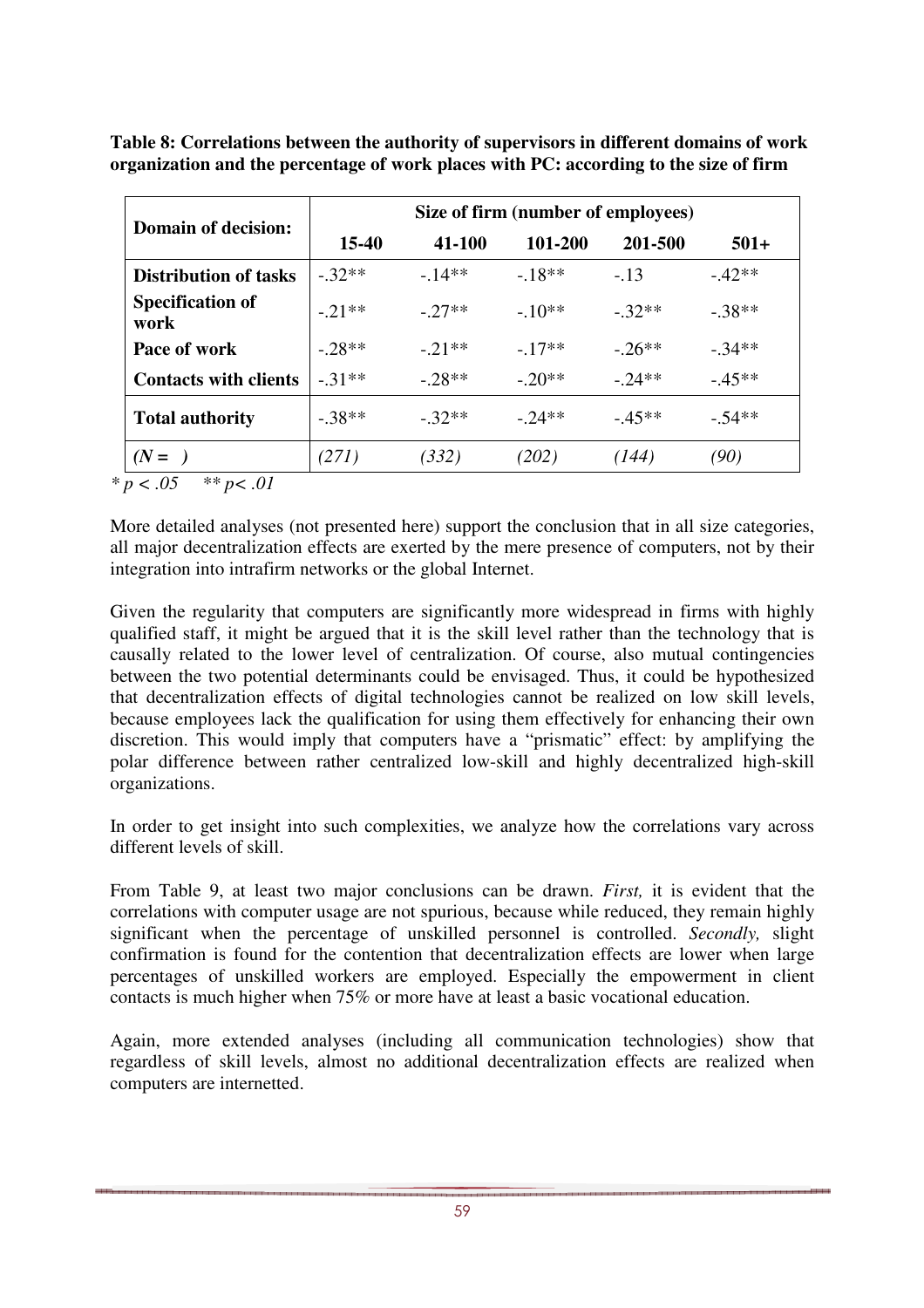**Table 9: Correlations between the authority of supervisors in different domains of work organization and the percentage of work places with PC: according to the percentage of unskilled personnel** 

| <b>Domain of decision</b>    | Percentage of unskilled personnel |            |             |          |  |  |  |  |
|------------------------------|-----------------------------------|------------|-------------|----------|--|--|--|--|
|                              | $-6\%$                            | $7 - 25\%$ | $26 - 50\%$ | $51\% +$ |  |  |  |  |
| <b>Distribution of tasks</b> | $-15*$                            | $-19**$    | $-16**$     | $-14*$   |  |  |  |  |
| <b>Specification of work</b> | $-23**$                           | $-18**$    | $-15**$     | $-18**$  |  |  |  |  |
| Pace of work                 | $-.20**$                          | $-18**$    | $-22**$     | $-17**$  |  |  |  |  |
| <b>Contacts with clients</b> | $-.26**$                          | $-.35**$   | $-19**$     | $-18**$  |  |  |  |  |
| <b>Total authority</b>       | $-31**$                           | $-.32**$   | $-26**$     | $-25**$  |  |  |  |  |
|                              | (201)                             | (256)      | (265)       | 768)     |  |  |  |  |

*\* p < .05 \*\* p< .01* 

#### 6.3 Participation in reorganization processes

In order to tap more extensive organizational empowerment effects transcending the microlevel interaction with immediate supervisors, it was asked whether management was formally consulting the nonsupervisory employees when reorganization measures were planned and implemented. It was found that in exactly 50% of all cases, some mode of formal consultation was observed: ranging from simply informing workers about ongoing reorganization processes to giving them a substantive say in the respective decisions.

As seen in Table 10, percentages rise consistently with the frequency of computerized workplaces: achieving maximum values in larger firms with a penetration rate of more than 80%. Again, we observe that correlation coefficients covary with firm size in a curvilinear fashion: reaching (nonsignificant) minimal values within the range between 100 and 500 employees.

Further statistical procedures (not presented here) lead once more to the conclusion that the major empowerment effects stem from work stations as stand alone devices, because no additional empowerment effects are observed when computers are wired to intraorganizational networks or to the WWW.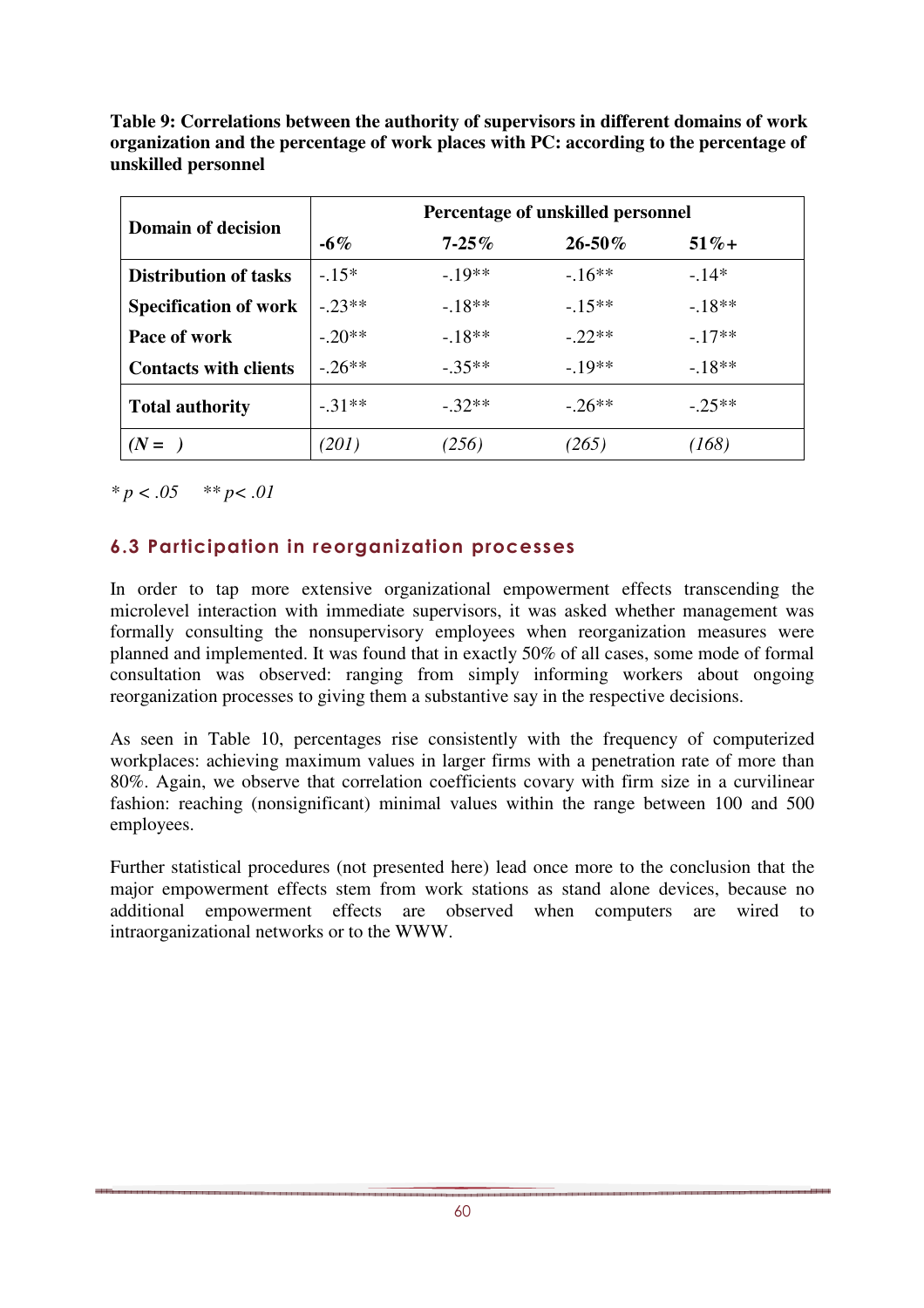**Table 10: Percentage of firms where nonsupervisory employees are consulted in processes of reorganization: according to the percentage of work places having access to a PC: by size of firm** 

| Firm size              | $(N=)$ |                   | Percentage of work places with PC | Corr      | Sign.     |       |       |        |         |
|------------------------|--------|-------------------|-----------------------------------|-----------|-----------|-------|-------|--------|---------|
|                        |        | $\boldsymbol{0}$  | $1 - 20$                          | $21 - 40$ | $41 - 60$ | 61-80 | $81+$ |        | $Chi-2$ |
| 15-40                  | (239)  | $\theta$          | 25                                | 40        | 54        | 61    | 64    | $+.31$ | .000    |
| 41-100                 | (319)  | 25                | 22                                | 51        | 47        | 49    | 64    | $+.26$ | .000    |
| 101-200                | 195)   | $\qquad \qquad -$ | 36                                | 61        | 66        | 61    | 63    | $+.15$ | .036    |
| 201-500                | (140)  | $-$               | 50                                | 53        | 67        | 56    | 61    | $+.07$ | .433    |
| $501+$                 | (90)   | $- -$             | 30                                | 57        | 72        | 64    | 87    | $+.35$ | .001    |
| <b>Total</b><br>sample | (983)  | 18                | 29                                | 52        | 59        | 57    | 67    | $+.25$ | .000    |

Again, we may hypothesize that only more educated workers may profit from such effects, because they are better able to use computers for amplifying their level of information and judgment. However, the results do not allow such a conclusion To the contrary, highest percentages of worker participation are found in fully computerized enterprises with a very large percentage of unskilled employees (Table 11).

**Table 11: Percentage of firms where nonsupervisory employees are consulted in processes of reorganization: according to the percentage of work places having access to a PC: by percentage of unskilled employees** 

| Percentage<br>of       | $(N =$ |             |          | Percentage of work places with PC |       |       |       | Corr   | Sign.    |
|------------------------|--------|-------------|----------|-----------------------------------|-------|-------|-------|--------|----------|
| unskilled<br>employees |        | $\mathbf 0$ | $1 - 20$ | 21-40                             | 41-60 | 61-80 | $81+$ |        | $Chi-2$  |
| -6                     | (198)  | $- -$       | 29       | 52                                | 60    | 11    | 71    | $+.18$ | .015     |
| $7 - 25$               | (256)  | $ -$        | 40       | 58                                | 50    | 68    | 68    | $+.21$ | .001     |
| $26 - 50$              | (359)  | $- -$       | 33       | 47                                | 55    | 57    | 42    | $+.13$ | .048     |
| $51+$                  | (245)  | $- -$       | 24       | 50                                | 61    | 33    | 88    | $+.28$ | $.000\,$ |

### 6.4 Recent trends of decentralization

Cross sectional comparative studies provide only limited insight into causalities because organizational effects of computer technology need much time to realize. In contrast to most industrial machineries which enforce specific roles and cooperative patterns at the very moment they are set into motion, computers are just universal tools that display their consequences to the degree their potentialities are discovered and exploited. Such developments imply cumbersome and time-consuming learning processes on all scales: on the organizational level where strategies of computerization and informatization have to be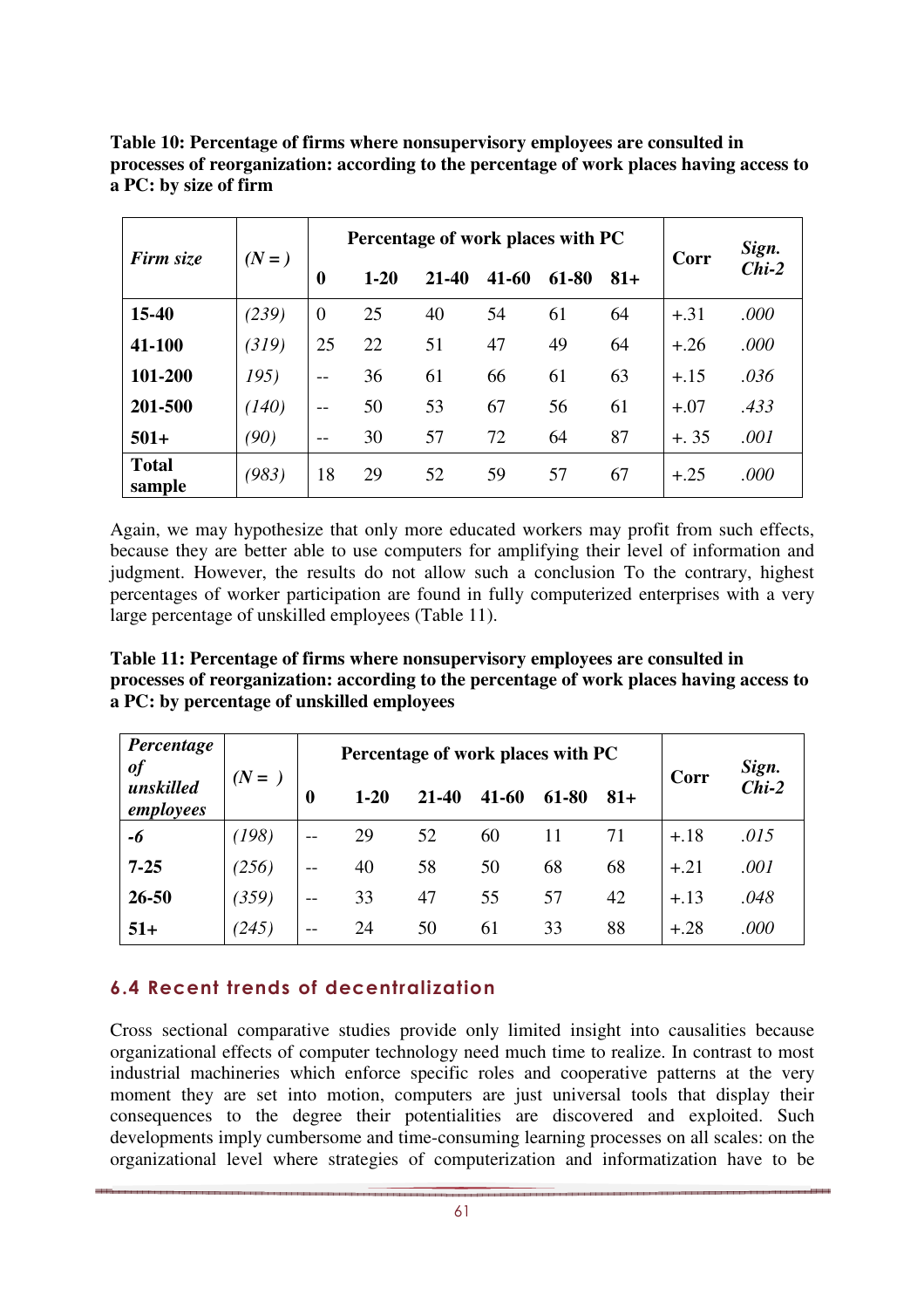designed and implemented in accordance with the firm's specific needs and conditions; and on the level of individual employees who have to become acquainted with software systems and to develop usage patterns in the course of daily work experience.

While longitudinal studies would be necessary to scan such developments, we try to grasp part of the indirectly by asking whether computer usage has gone along with correlative changes in organizational structure. Thus, while full-blown traditional bureaucracies may still not have transformed into informal "adhocracies" even when everybody works with digital equipment, they may still be show moderate recent trends toward less centralization. For assessing such tendencies, informants were asked whether in the preceding years, reorganization measures aiming at

- devolution of responsibility
- increasing worker autonomy
- increasing voice for employees
- enlarging the scope of group work

have been enacted.

While it is well known that under the concepts of "lean production", "management reengineering" or various other headings, such reorganizations have started in the eighties well without being conditioned by computers or any other technological factors (see Kling 1996), they may well be reinforced by computers and computer-supported networks, insofar as capacities for individual discretion as well as for horizontal interindividual coordination are increased.

In accordance with such argumentations, it is found that the inclination to implement decentralizing measures is consistently at a minimum in firms where almost no computers are used, and they reach a peak level when more than 40% of workers use digital equipment. Interestingly, the impact on interindividual cooperation patterns (=group works) is stronger than the effects on than the autonomy or voice of individual employees.

|                                     |    | Percent of workplaces with PC |           | Corr  | Sign.<br>Chi-2 |        |     |      |
|-------------------------------------|----|-------------------------------|-----------|-------|----------------|--------|-----|------|
| <b>Recent changes:</b>              |    | $1-20$                        | $21 - 40$ | 41-60 | 61-80          | $81\%$ |     |      |
| <b>Devolution of responsibility</b> | 40 | 71                            | 82        | 82    |                | 78     | .18 | .000 |
| More autonomy at the workplace      | 30 | 50                            | 60        | 72    | 57             | 62     | .17 | .009 |
| More voice for employees            | 48 | 53                            | 58        | 67    | 57             | 65     | .11 | .065 |
| More group work                     |    |                               | 38        | 40    | 42             | 49     | .19 | .000 |

| Table 12: Percentage of firms that have experienced recently various changes toward |
|-------------------------------------------------------------------------------------|
| organizational decentralization: according to the percentage of work places having  |
| access to a PC                                                                      |

Given the semantic similarity of the four items as well as their parallel covariation with technology, it seems justified to aggregate them to a summative index that measures the firm's general tendency toward structural decentralization. As shown in Table 13, only smaller and middle-sized firms seem to be affected, because all correlations vanish above a threshold of 200 employees. This certainly disaccords with the strong correlations between computer usage and *current* decentralization levels found in larger firms (see Table 8 and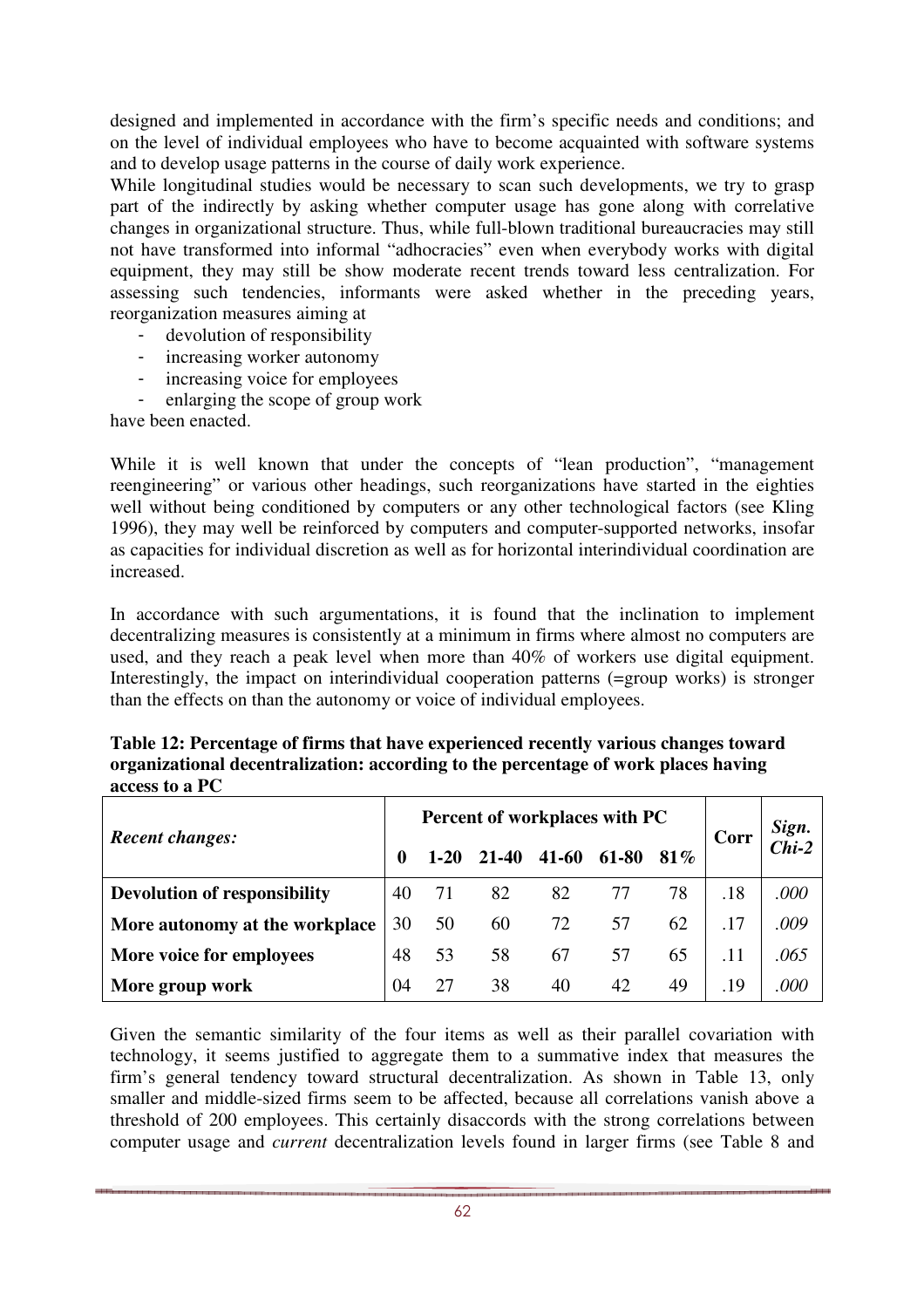Table 10). However, this inconsistency should not induce too much speculation, because the sample for which decentralization indices are available is rather reduced.

| Size of   |        |           |                                 | <b>Bivariate Correlations</b> | <b>Partial correlations</b><br>(PC controlled) |                          |                          |            |
|-----------|--------|-----------|---------------------------------|-------------------------------|------------------------------------------------|--------------------------|--------------------------|------------|
| firm      | $(N=)$ | <b>PC</b> | <b>Internal</b><br><b>Email</b> | <b>External</b><br>Email      | <b>WWW</b>                                     | <b>Internal</b><br>Email | <b>External</b><br>Email | <b>WWW</b> |
| 15-40     | (381)  | $+.20**$  | $+.17**$                        | $+.20**$                      | $+.15*$                                        | $+.05$                   | $+.12$                   | $-.04$     |
| 41-100    | (154)  | $+.15$    | $+.11$                          | $+.08$                        | $+.05$                                         | $+.04$                   | $-.03$                   | $-.02$     |
| 101-200   | (77)   | $+.30**$  | $+.22**$                        | $+.24*$                       | $+.12$                                         | $+.09$                   | $+.05$                   | $-.09$     |
| 201-500   | (45)   | $-.04$    | $-.11$                          | $-.12$                        | $+.01$                                         | $+.07$                   | $-.27$                   | $+.05$     |
| $501+$    | (33)   | $-.07$    | $+.11$                          | $-.12$                        | $+.18$                                         | $+.08$                   | $+.22$                   | $+.25$     |
| All firms | (690)  | $+.17**$  | $+.16**$                        | $+.16**$                      | $+.09*$                                        | $+.06$                   | $+.03$                   | $-.02$     |

**Table 13: Correlations between the index of recent decentralization1) and percentage of work places with access to various information technologies: according to the size of firms** 

1) *Sum of the four recent changes mentioned in table 9: ranging between -4 centralization on all aspects) to +4 (decentralization on all aspects)* 

**Table 14: Correlations between the index of recent decentralization1) and percentage of work places with access to various information technologies: according to the percentage of unskilled personnel** 

| Percentage<br>of       | $(N=)$ |          |                                 | <b>Bivariate Correlations</b>   | <b>Partial correlations</b><br>(PC controlled) |                                 |                          |            |
|------------------------|--------|----------|---------------------------------|---------------------------------|------------------------------------------------|---------------------------------|--------------------------|------------|
| unskilled<br>personnel |        | PC       | <b>Internal</b><br><b>Email</b> | <b>External</b><br><b>Email</b> | <b>WWW</b>                                     | <b>Internal</b><br><b>Email</b> | <b>External</b><br>Email | <b>WWW</b> |
| $1-6$                  | (206)  | $+.08$   | $+.02$                          | $+.07$                          | $+.03$                                         | $-.03$                          | $-.02$                   | $-.04$     |
| $7 - 25$               | (167)  | $+.25**$ | $+.18*$                         | $+.14$                          | $+.16$                                         | $+.13$                          | $+.05$                   | $+.06$     |
| $26 - 50$              | (143)  | $+.08$   | $+.26**$                        | $+.31**$                        | $+.12$                                         | $+.29*$                         | $+.26*$                  | $+.06$     |
| $51+$                  | (136)  | $+.21*$  | $+.16$                          | $+.17$                          | $+.13$                                         | $+.13$                          | $-.05$                   | $-.06$     |

<sup>1)</sup> Sum of the four recent changes mentioned in table 9: ranging between -4 centralization on *all aspects) to +4 (decentralization on all aspects)* 

In addition, Table 13 makes again evident that all correlations with the Net variables are spurious, because they are reduced to insignificance when the number of PC's is controlled. This result is certainly surprising in the light of all arguments that see the computer *networks,*  not stand alone computers, as the major agent of organizational change.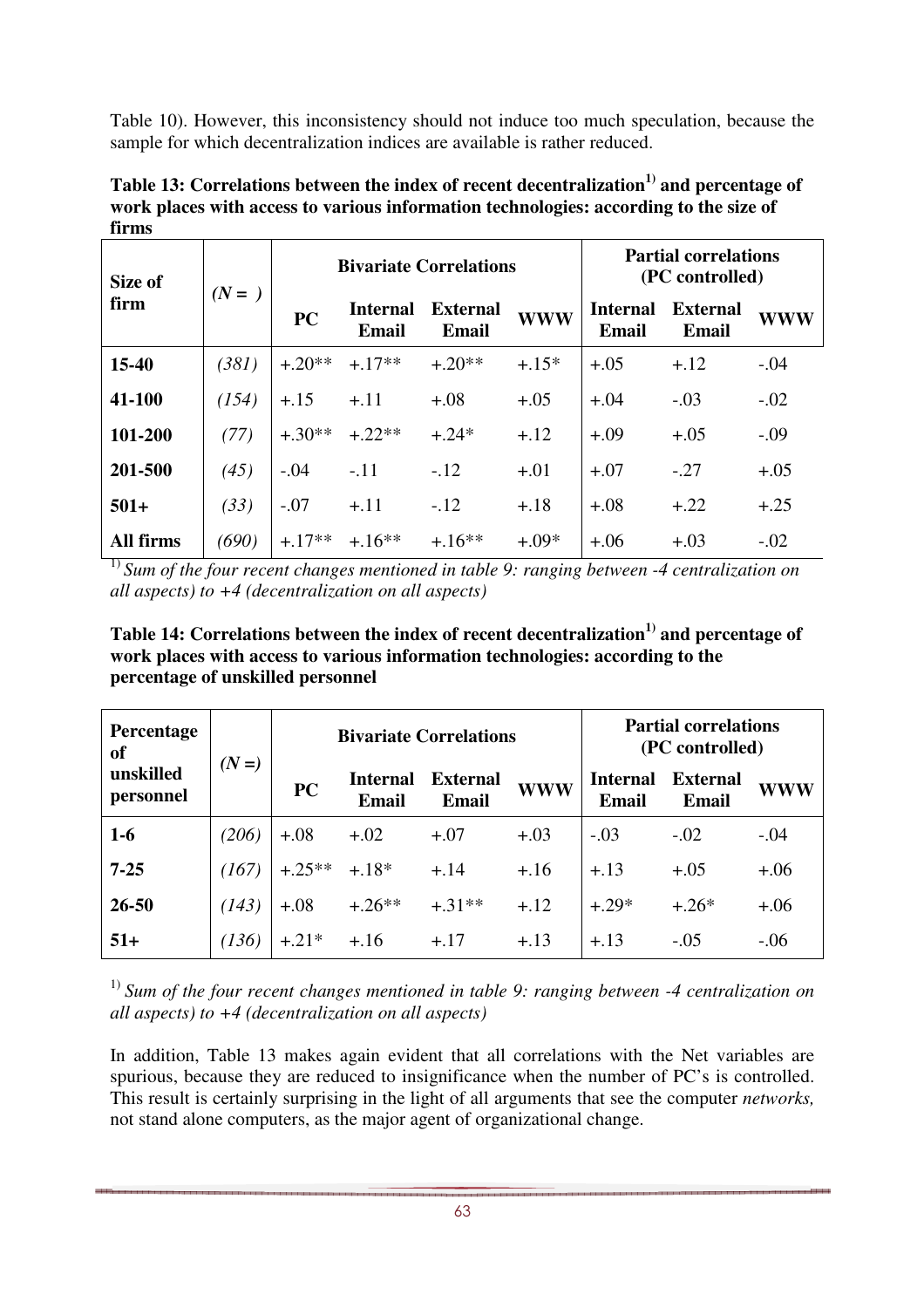Once again, no clear corroboration is found for the contention that higher levels of vocational education are preconditions for technological effects of decentralization, because significant correlations are found on various levels of skill (Table 14).

### 6.5 Patterns of Individual learning and personal skills

While the general formal skill level of organizational staff has hitherto been treated as an intervening (conditioning) variable that may potentially moderate technological impacts on roles and organizational structure, certain more informal skill aspects are also a potential dependent variables that may be influenced by technology directly or by technology-induced organizational change.

Considering the empowerment effects demonstrated above, we may hypothesize that computers induce higher needs for personal competencies related to advanced training, selfdirected learning, independent problem-solving and autonomous decision (Baloh/Trkman 2003). As these informal skills are evidently correlated positively with the level of formal education, it is paramount to keep these formal skill variables under statistical control.

#### 6.5.1 Advanced training

First of all, it is evident that in all size categories, extensive computer use goes along with more extensive enrolment in advanced training courses. Once again, almost no additional effects are observed when computers are netted, because the respective correlations- while keeping mostly a positive sign - vanish to insignificance when the PC density is controlled (Table 15). Thus, we may conclude that the major new skill demands associated with Information technologies have arisen in the early phases where basic knowledge about computer handling and the mastering of software programs had to be transmitted. On the basis of these primary computer skills, employees may then easily learn the technicalities of Net related activities like data bank searching and online communication.

#### **Table 15: Correlations between percentage of employees enrolled in formalized advanced training in 1999 and percentage of work places with access to various information technologies: by size of firm**

| Size of     | $(N=$ )      |                     |                                 | <b>Bivariate Correlations</b>   | <b>Partial correlations</b><br>(PC controlled) |                                 |                                 |            |
|-------------|--------------|---------------------|---------------------------------|---------------------------------|------------------------------------------------|---------------------------------|---------------------------------|------------|
| firm        |              | <b>PC</b>           | <b>Internal</b><br><b>Email</b> | <b>External</b><br><b>Email</b> | <b>WWW</b>                                     | <b>Internal</b><br><b>Email</b> | <b>External</b><br><b>Email</b> | <b>WWW</b> |
| 15-40       | (280)        | $+.31**$            | $+.27**$                        | $+.25**$                        | $+.26**$                                       | $+.02$                          | $-.03$                          | $+.11$     |
| 41-100      | (340)        | $+.30**$            | $+.28**$                        | $+.29**$                        | $+.28**$                                       | $+.12$                          | $+.15*$                         | $+.12$     |
| 101-200     | (211)        | $+.27** + .24**$    |                                 | $+.21**$                        | $+.15*$                                        | $+.06$                          | $+.06$                          | $+.04$     |
| 201-500     | (145)        | $+.44***$ $+.44***$ |                                 | $+.35**$                        | $+.30**$                                       | $+.11$                          | $+.08$                          | $-.03$     |
| $501+$      | (93)         | $+.36**$            | $+.35**$                        | $+.33**$                        | $+.23**$                                       | $+.06$                          | $+.13$                          | $+.03$     |
| $* p < .05$ | ** $p < .01$ |                     |                                 |                                 |                                                |                                 |                                 |            |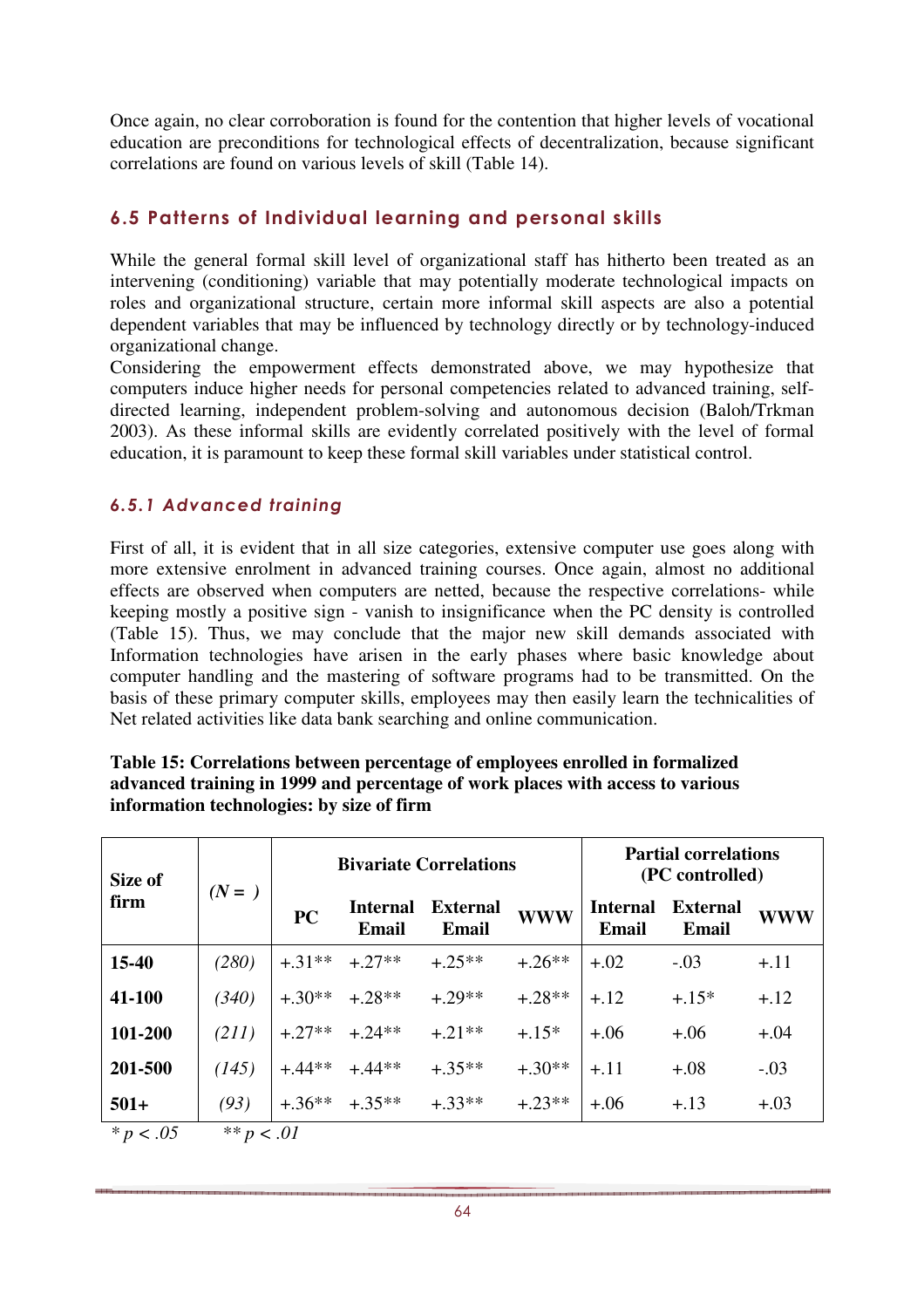While the absolute levels of training involvement are certainly lower when the percentage of unskilled personnel is very high, the correlative relationships between enrollment and computer usage are remarkable similar over all categories of firms. (Table 16). There is only a slight tendency of Network skill effects to decrease (or even turn to the negative) when skill levels are very low.

**Table 16: Correlations between enrolment in formalized advanced training in 1999 and percentage of work places with access to various information technologies: by the percentage of unskilled employees** 

| <b>Percentage</b> | $(N=)$ |                    |                                 | <b>Bivariate Correlations</b> | <b>Partial correlations</b><br>(PC controlled) |                                 |                                 |            |
|-------------------|--------|--------------------|---------------------------------|-------------------------------|------------------------------------------------|---------------------------------|---------------------------------|------------|
| unskilled         |        | PC                 | <b>Internal</b><br><b>Email</b> | <b>External</b><br>Email      | <b>WWW</b>                                     | <b>Internal</b><br><b>Email</b> | <b>External</b><br><b>Email</b> | <b>WWW</b> |
| $0 - 6\%$         | (407)  |                    | $+.23** + .24**$                | $+0.23**$                     | $+0.20**$                                      | $+.08$                          | $+.10$                          | $+.10$     |
| $6 - 25\%$        | (370)  |                    | $+.19** + .20**$                | $+.13**$                      | $+.16**$                                       | $+.07$                          | $-.04$                          | $+.02$     |
| $25 - 50\%$       | (340)  |                    | $+.28** + .24**$                | $+.25**$                      | $+.24**$                                       | $+.01$                          | $+.09$                          | $+.11$     |
| $50\% +$          | (308)  | $+.25***$ $+.18**$ |                                 | $+.08$                        | $+.05$                                         | $-.07$                          | $-.11$                          | $-.06$     |

*\* p < .05 \*\* p < .01* 

### 6.5.2 Self-directed learning

More than any tool from preindustrial ages or any machine originating in classical industrial eras, the computer is a "responsive" technology that engages its user in a looped diadic interaction process that can usually not be observed (end even less controlled) by any outsiders (e. g. colleagues or supervisors) (Geser 1989).

While such engagements lead to a weaking or dissolution of interindividual interactions, they substitute them by man-machine relationships in which rather intensive and rapid processes of behavioural adaptation occur. In fact, it is hard to use a computer without learning something, because the user is constantly confronted with the causal effects of his immediately preceding actions.

As much of this self-learning occurs unsystematically and unintentionally, it is of course a major basis for more systematic processes of self-guided learning. (By the way, this explains why so many computer skills are acquired by informal "on the job training", not by any formalized educational procedures.) As a consequence, we hypothesize that firms with extensive computer usage give more weight to "self-guided on the job learning" (instead of formalized training) as a major method for upgrading skills.

As seem from Table 17, this hypothesis holds only for smaller firms with 100 or less employees, but not for any larger enterprises. This indicates that larger firms use their resources for supplementing informal learning with formalized educational courses, so that more speedy, systematic and homogeneous skill upgrades can be achieved.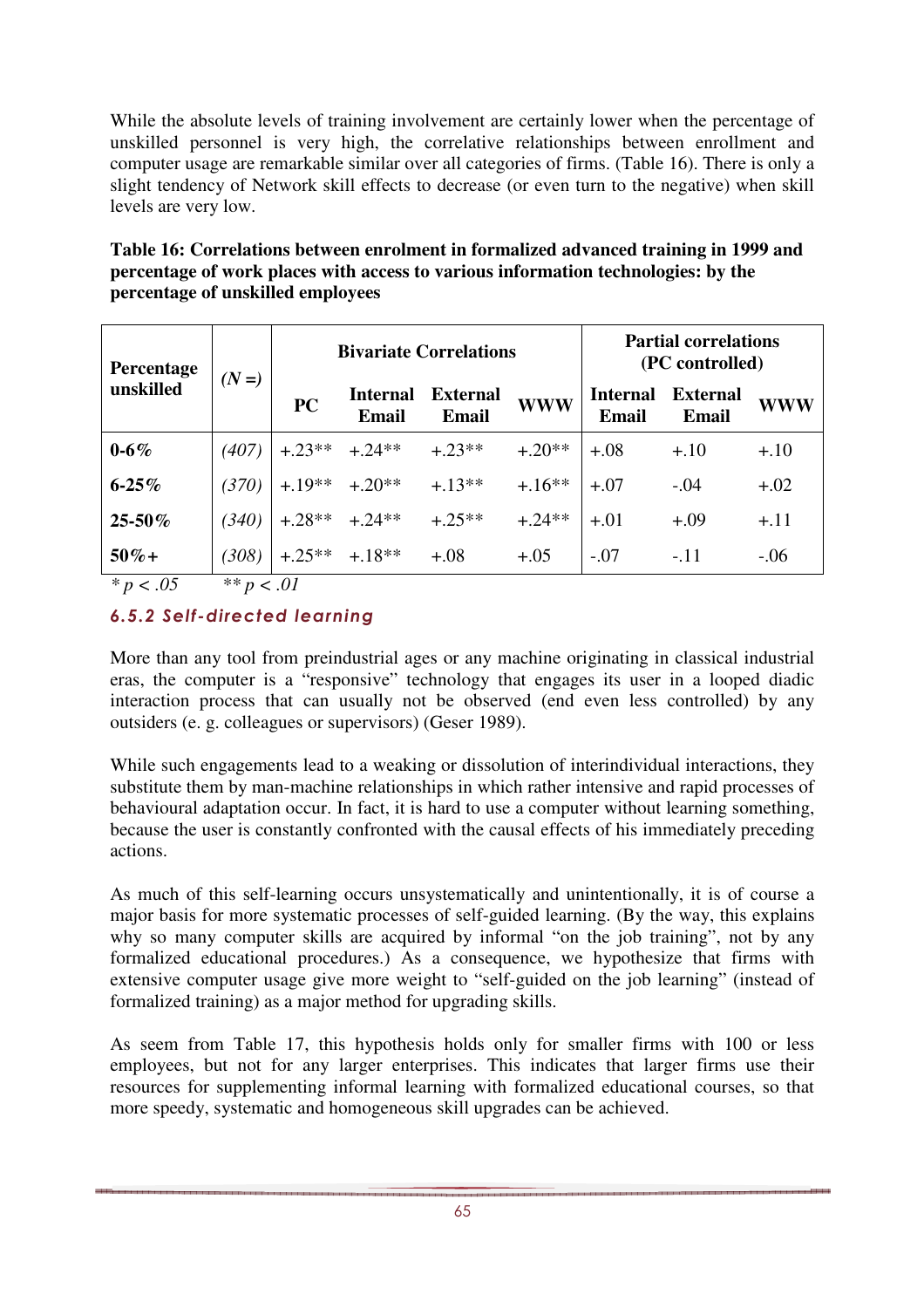Contrary to our expectations, Table 18 demonstrates that effects of computer usage on selfguided learning are highest when the general skill level of employees is rather low. From this, we may draw the double conclusion that computer-induced self-learning also extends to very low qualificational levels, and that highly qualified workers are disposed to rely on selflearning anyway, so that computers do not make any difference.

**Table 17: Correlations between the importance of "self-guided on-the-job-learning" as a**  mode of securing individual skills<sup>1:</sup> and percentage of work places with access to various **information technologies: by size of firm**

| Size of | $(N=)$ |           |                                 | <b>Bivariate Correlations</b>   | <b>Partial correlations</b><br>(PC controlled) |                                 |                          |            |
|---------|--------|-----------|---------------------------------|---------------------------------|------------------------------------------------|---------------------------------|--------------------------|------------|
| firm    |        | <b>PC</b> | <b>Internal</b><br><b>Email</b> | <b>External</b><br><b>Email</b> | <b>WWW</b>                                     | <b>Internal</b><br><b>Email</b> | <b>External</b><br>Email | <b>WWW</b> |
| 15-40   | (280)  | $+.10**$  | $+.15**$                        | $+.15**$                        | $+.10*$                                        | $+15**$                         | $+.19**$                 | $+.15**$   |
| 41-100  | (340)  | $+.24**$  | $+.14**$                        | $+.15**$                        | $+.11*$                                        | $-.13$                          | $-.04$                   | $-.04$     |
| 101-200 | (211)  | $+.02$    | $+.03$                          | $+.03$                          | $-.01$                                         | $+.07$                          | $+.05$                   | $-.05$     |
| 201-500 | (145)  | $+.12$    | $+.13$                          | $+.17*$                         | $+.04$                                         | $+.16$                          | $+.13$                   | $-0.00$    |
| $501+$  | (93)   | $+.08$    | $+.07$                          | $-.02$                          | $-.02$                                         | $-.04$                          | $-.14$                   | $-.09$     |

<sup>1</sup>Average value on a scale ranging from 100 (no importance) to 500 (highest importance)

**Table 18: Correlations between the importance of "self-guided on-the-job-learning" as a mode of securing individual skills and percentage of work places with access to various information technologies: by percentage of unskilled personnel**

| Percentage                | $(N=)$             |           |                                 | <b>Bivariate Correlations</b>   | <b>Partial correlations</b><br>(PC controlled) |                                 |                                 |        |
|---------------------------|--------------------|-----------|---------------------------------|---------------------------------|------------------------------------------------|---------------------------------|---------------------------------|--------|
| unskilled                 |                    | <b>PC</b> | <b>Internal</b><br><b>Email</b> | <b>External</b><br><b>Email</b> | <b>WWW</b>                                     | <b>Internal</b><br><b>Email</b> | <b>External</b><br><b>Email</b> | WWW    |
| $0 - 6\%$                 | (432)              | $+.09$    | $+.16*$                         | $+.16**$                        | $+.09$                                         | $+.10$                          | $+.11$                          | $+.06$ |
| $6 - 25%$                 | (388)              | $+12*$    | $+.10$                          | $+.10$                          | $+.02$                                         | $-.02$                          | $+.04$                          | $-.05$ |
| 25-50%                    | (351)              | $+.10*$   | $+.09$                          | $+.12*$                         | $+.05$                                         | $+.12$                          | $+.09$                          | $+.11$ |
| $50\% +$<br>$*$ $\sim$ 05 | (325)<br>$** - 01$ | $+.14*$   | $+.14*$                         | $+.11$                          | $+.05$                                         | $+.03$                          | $+.03$                          | $-.05$ |

*\* p < .05 \*\* p < .01* 

### 6.5.3 Autonomous judgment and decision

Given all these effects on autonomous learning and role empowerment, it is to be expected that computer usage goes along with an increased demand for employees with a high capacity to work on their own and to rely on their own judgment and decisions.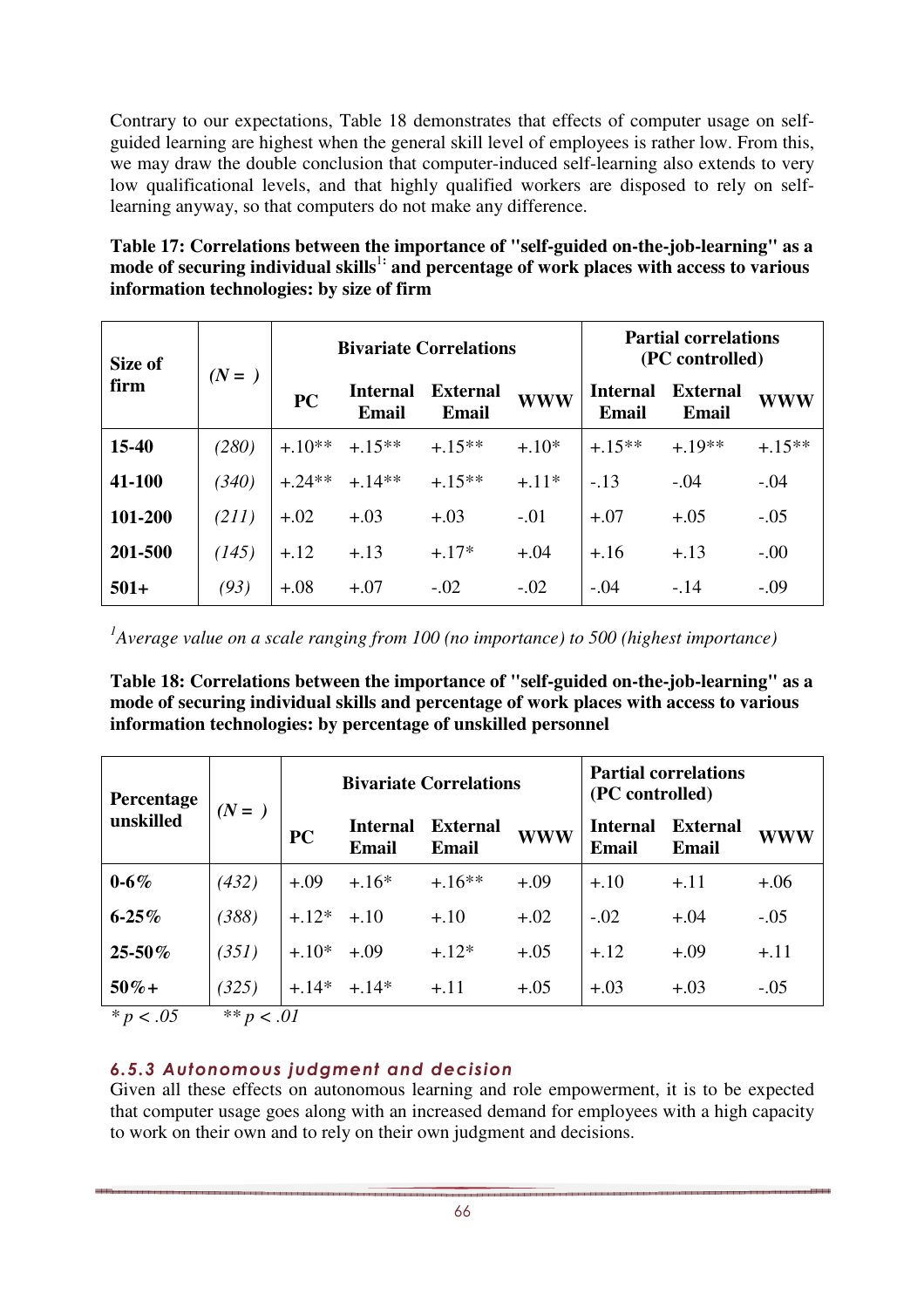In fact, the salience ascribed to such skills (by personnel managers) correlates positively with the extensity of computer use, especially in middle-sized firms ranging between 100 and 500 employees (Table 19). In the largest size category, autonomy skills seem to depend critically on the access to transorganizational online communication and the Internet, while the impact of stand-alone computers is much reduced.

However, a breakdown by skill categories reveals that most of these correlations may be spurious artefacts originating from the positive intercorrelation between formal skill level and the importance ascribed to autonomy skills. Only in firms with almost no unskilled personnel, a slight significant correlation can still be observed (Table 20).

**Table 19: Correlations between the importance of "independent judgment and decision making capacities"1: in the skill profile of average employees and percentage of work places with access to various information technologies: by size of firm**

| Size of | $(N=)$ |          |                          | <b>Bivariate Correlations</b> | <b>Partial correlations</b><br>(PC controlled) |                          |                          |            |
|---------|--------|----------|--------------------------|-------------------------------|------------------------------------------------|--------------------------|--------------------------|------------|
| firm    |        | PC       | <b>Internal</b><br>Email | <b>External</b><br>Email      | <b>WWW</b>                                     | <b>Internal</b><br>Email | <b>External</b><br>Email | <b>WWW</b> |
| $-40$   | (387)  | $+.14**$ | $+.11*$                  | $+.18**$                      | $+.14**$                                       | $+.06$                   | $+.15*$                  | $+.08$     |
| 41-100  | (178)  | $+.10$   | $+.17*$                  | $+.21**$                      | $+.16*$                                        | $+.20*$                  | $+.25**$                 | $+.16$     |
| 101-200 | (98)   | $+.28**$ | $+.33*$                  | $+.29**$                      | $+.10$                                         | $+.18$                   | $+.16$                   | $-.09$     |
| 201-500 | (61)   | $+.28*$  | $+.20$                   | $+.18$                        | $+.12$                                         | $-.16$                   | $-.18$                   | $-.18$     |
| $501+$  | (37)   | $+.10$   | $+.16$                   | $+.25$                        | $+.30$                                         | $+.14$                   | $+.36*$                  | $+.35*$    |

<sup>1</sup>Average value on a scale ranging from 0 (no importance) to 400 (highest importance)

**Table 20: Correlations between the importance of "independent judgment and decision making capacities" in the skill profile of average employees and percentage of work places with access to various information technologies:: by percentage of unskilled personnel**

| Percentage  | $(N=)$       |           |                                 | <b>Bivariate Correlations</b>   | <b>Partial correlations</b><br>(PC controlled) |                          |                                 |            |
|-------------|--------------|-----------|---------------------------------|---------------------------------|------------------------------------------------|--------------------------|---------------------------------|------------|
| unskilled   |              | <b>PC</b> | <b>Internal</b><br><b>Email</b> | <b>External</b><br><b>Email</b> | <b>WWW</b>                                     | <b>Internal</b><br>Email | <b>External</b><br><b>Email</b> | <b>WWW</b> |
| $0 - 6\%$   | (267)        |           | $+.12* + .16*$                  | $+.09$                          | $+.14*$                                        | $+.06$                   | $+.15$                          | $+.10$     |
| $6 - 25%$   | (221)        | $+.02$    | $+.10$                          | $+.02$                          | $+.02$                                         | $+.01$                   | $+.23**$                        | $-.00$     |
| $25 - 50\%$ | (197)        | $-.05$    | $+.09$                          | $-.04$                          | $+0.00$                                        | $+.03$                   | $+.05$                          | $+.10$     |
| $50\% +$    | (184)        | $+.08$    | $+.14*$                         | $+.02$                          | $-.02$                                         | $-.03$                   | $+.01$                          | $-.06$     |
| $* p$ < .05 | ** $p < .01$ |           |                                 |                                 |                                                |                          |                                 |            |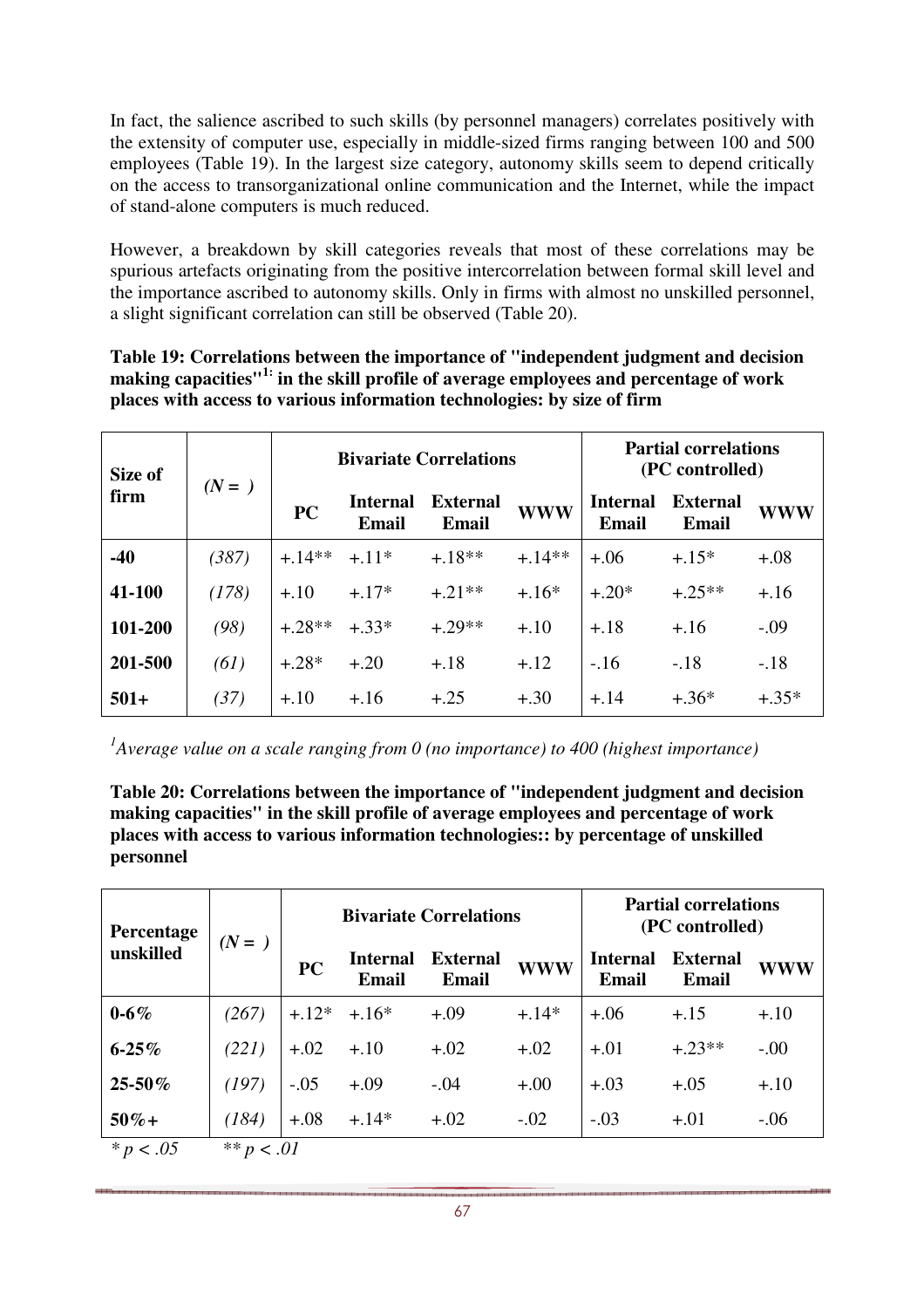# 7. Conclusions

While acknowledging that the social implications of computers vary according to the ways of their usage, we are nevertheless impressed to what extent the mere presence of IT equipment is associated with many correlates on the level of organizational structures and individual roles.

All these results may be summarized by stating that a broad availability of Personal Computers in a firm goes along with a certain empowerment of the rank-and file. In more specific terms, the following impacts on lower level work incumbents can be observed

1) *Job Enrichment*. At least in higher skill environments, employees are typically confronted with a larger variety of tasks: This job enrichment may well give them the opportunity for acting out a broader range of interests and skills, for engaging on more learning processes and for exercising more discretion in the way they divide up their time.

2) *Decentralization.* Vis-à-vis their supervisors, rank and file workers exercise more influence on all major aspects of the work process: on the distribution of tasks as well as on the specification of work procedures, the pace of work and the interaction with external clients. And thin the larger work organization, lower-level ranks are more likely to be consulted (or even invited to participate actively) when processes of reorganization are enacted. These decentralization effects occur even in firms with highly unskilled staff and they are most pronounced in larger enterprises.

3) *Advanced training:* In firms of all size and skill categories, employees are more likely to become formally enrolled in courses of advanced training for upgrading heir work-related qualifications.

4) *Self-guidance:* There is somewhat more demand for workers able to engage in self-guided learning processes and to rely on autonomous judgment and decision.

Of course, these correlations cannot provide sufficient evidence for a technological determinism, because at least two alternative interpretations would have to be ruled out:

1) *The correlations are artefacts produced by underlying third factors*. In particular, it could be argued that the observed empowerment effects are generated by the regularity that firms who have many computers tend to have professional employees with higher skills employees that would have large work variety and high influence even without any computers. While this contention cannot be fully refuted, it is still made improbable by the fact that empowerment effects are observed in almost all branches and that they do not vanish when the percentage of unskilled personnel is controlled.

2) *The reverse causality holds:* firms with highly empowered employees are in a better position to buy and apply computers. This would imply that empowerment has already been achieved ex ante. However, we have found that highly computerized firms are more likely to have undergone recent changes toward decentralization – what indicates that such changes are in fact a consequence, not an antecedent of technological innovation.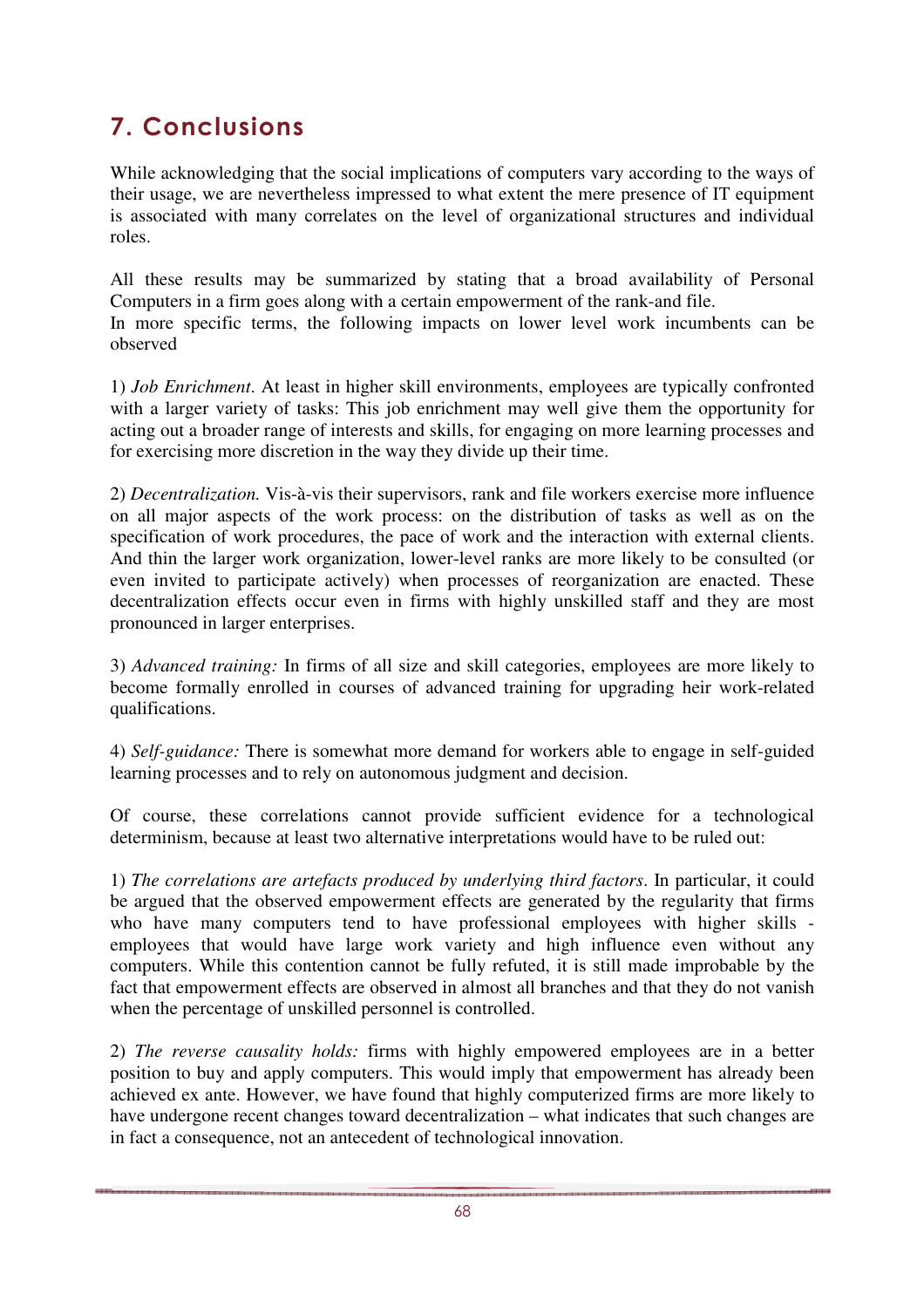Finally, let's wonder about the highly consistent, contraintuitive finding that almost all empowerment effects are associated just with the mere availability of personal computers, while the access to computer networks (Intranets, Extranets or the WWW) does not seem to matter. Among many other speculations, it might be argued that in comparison with the PC that has been introduced since the eighties, such computer Networks are too recent to have had hitherto any deep impacts on organizational structures – or that they are even the source of countervailing centralizing impacts which may weaken or neutralize their empowerment effects (e. g. by facilitating more intensive managerial control).

### References

- 1. Ang, S. & Cummings, L. L. (1997). Strategic Response to Institutional Influences on Information Systems Outsourcing, *Organization Science* (8:3), May-June 1997, 235-256.
- 2. Baloh, P. & Trkman, P. (2003). *Influence of Internet and Information Technology on Work and Human Resource Management*, Ljubliana.
- 3. Bishop, L. & David I. L. (1999). Computer-mediated communication as employee voice: a case study*. Industrial and Labor Relations Review*, 52(2), 213-233.
- 4. Bloomfield, B. P. & Daniel, A. (1995). The Role of Management Consultants in the Development of Information Technology: The Indissoluble Nature of Socio-Political and Technical Skills. *Journal of Management Studies* (32:1), January 1995, 23-46.
- 5. Braverman, H. (1974). *Labor and monopoly capital: The degradation of work in the Twentieth Century*, New York, Montly Review Press.
- 6. Bullen, C. V. & Bennett, J. (1990). Learning from User Experience with Groupware. In: Halasz, Frank (ed.): *Proceedings of the 1990 ACM conference on Computer-supported cooperative work*. October 07 - 10, 1990, Los Angeles, California, US. 291-302.
- 7. Carter, N. M. (1984). Computerization as a Predominate Technology, its Influence on the Structure of Newspaper Organizations. *Academy of Management Journal* (27:2), April, 247-270.
- 8. Dawson, P. & McLoughlin, I. (1986). Computer Technology and the Redefinition of Supervision: A Study of the Effects of Computerization on Railway Freight Supervisors, *Journal of Management Studies* (23:1), January 1986, 116-132.
- 9. Dean Jr., J.W., Yoon, S.J. & Susman, G. I. (1992). Advanced Manufacturing Technology and Organization Structure: Empowerment or Subordination?. *Organization Science* (3:2), May 1992, 203-229.
- 10. Finholt, T., Sproull, L. & Kiesler, S. (1990). Communication and Performance in Ad Hoc Task Groups. In J. Galegher, R. Kraut, and C. Egido, (eds.): *Intellectual Teamwork.* Hillsdale, N.J.: L. Erlbaum, 291-325.
- 11. Franz, C. R. & Robey, D. (1986). Organizational Context, User Involvement, and the Usefulness of Information Systems. *Decision Sciences* (17:3), Summer, 329-356.
- *12.* Frenkel, S.J., Korczynski, M., Shire, K.A. & Tam, A. (1999). *On the Front Line: Organization of Work in the Information Economy.* (Ithaca, N.Y.: Cornell University Press).
- 13. Geser, H. (2002). *Toward a (Meta-)Sociology of the digital Sphere*. Online Publication, Zürich, http://socio.ch/intcom/t\_hgeser13.htm.
- 14. Geser, H. (2001). *On the Functions and Consequences of the Internet for Social Movements and Voluntary Associations*. Online Publication, Zurich. http://socio.ch/movpar/t\_hgeser3.htm.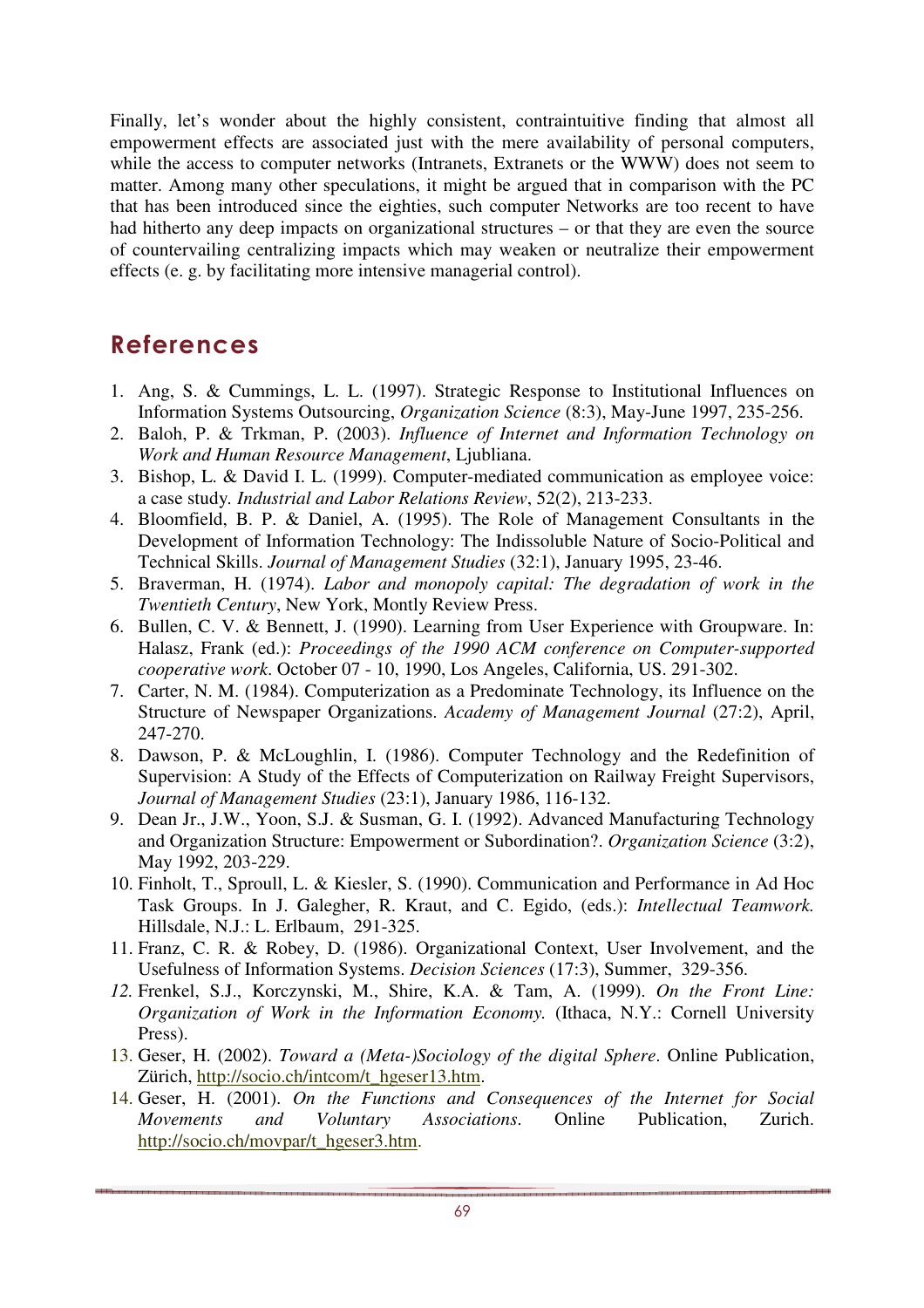- 15. Geser, H. (1989). *Der PC als Interaktionspartner; Schweizerische Zeitschrift für Soziologie*, Vol. 18, 1989, S.230-243.
- 16. Geser, H. & Bürgisser, M. (1998). Bald überflüssig oder befreit für Neues? Sekretariatsarbeit im Wandel (In: *Unimagazin,* Heft 2, S. 40-44).
- 17. Herring, S. (1992). *Gender and Participation in Computer-Mediated Linguistic Discourse.* Paper presented at the Annual Meeting of the Linguistic Society of America (Philadelphia), Jan 9-12. 1992.
- 18. Hitt, L. M. & Brynjolfsson, E. (1997). Information Technology and Internal Firm Organization: An Exploratory Analysis, *Journal of Management Information Systems* (14:2), fall 1997, 81-101.
- 19. Ichniowski, C., Kochan, T., Levine, D. I., Olson, C. & Strauss, G. (1996). What Works at Work. *Industrial Relations*, Vol. 35, No. 3 (July), 299-333.
- 20. Jasperson J. (2002). Review: power and information technology research: A metatriangulation review. *MIS Quarterly* Vol. 26 No. 4, 397-459/December 2002. http://www.misq.org/archivist/bestpaper/Jasperson.pdf.
- 21. Kling, R. & Lacono, S. (1989). Desktop Computing and the Organization of Work. In Forester (Ed.): *Computers in the Human Context*. Cambridge, Massachusetts: MIT Press.
- 22. Kling, R. (1996). Computerization at Work. *Computer and Controversy: Value Conflicts and Social Choices*. San Diego, Academic Press.
- 23. Lawler, E.III, Albers, M.S. & Ledford, G.E. Jr. (1995). Creating High Performance Organizations: Practices and Results of Employee Involvement and Total Quality Management in *Fortune 1000 Companies*. San Francisco: Jossey-Bass.
- 24. Lee, E. (2000). *Online-Rechte für Online-Beschäftigte in den Mitgliedstaaten der Europäischen Union*. http://www.unionnetwork.org/unisite/Sectors/IBITS/ICT/documents/OnlineLee\_g.pdf.
- 25. Lee, S. (1991). The Impact of Office Information Systems on Potential Power and Influence, *Journal of Management Information Systems* (8:2), Fall 1991, 135-151.
- 26. Mansfield, N.R. & Gabel, J.T.A. (2003). The information revolution and its impact on the employment relationship: an analysis of the cyberspace workplace. *American Business Law Journal* 2: 301, Winter.
- 27. Mantovani, G. (1994). Is computer-mediated communication intrinsically apt to enhance democracy in organizations?. *Human Relations*, 47(1).
- 28. Marchand A.D., Kettinger J.W. & Rollins D.J. (2001). *Information orientation: the new business performance metric*. Oxford University Press Inc., New York.
- 29. Martin, R. (2002). Trust and Technology the limits of technological control. Paper delivered at the *ANZAM / IFSAM 6th World Congress*, Gold Coast City, Queensland Australia, July.
- 30. Metcalfe, B. (1995). Metcalfe's Law: A network becomes more valuable as it reaches more users, *Infoworld*, Oct. 2.
- 31. Nandhakumar, J. (1999). Virtual Teams and Lost Proximity: consequences on trust relationships, in Jackson, P. (ed.) *Virtual Working: Social and Organisational Dynamics* (London: Routledge).
- 32. Nelson, M. (2000). Can Computer-Mediated Communication Democratize the Workplace? *Special libraries associations* (SLA).
- 33. Newman, M. & Noble, F. (1990). User Involvement as an Interaction Process: A Case Study. *Information Systems Research* (1:1), March 1990, 89-113.
- 34. Pinsonneault, A. & Kraemer, K. L. (1997). Middle Management Downsizing: An Empirical Investigation of the Impact of Information Technology. *Management Science* (43:5), May, 659-679.